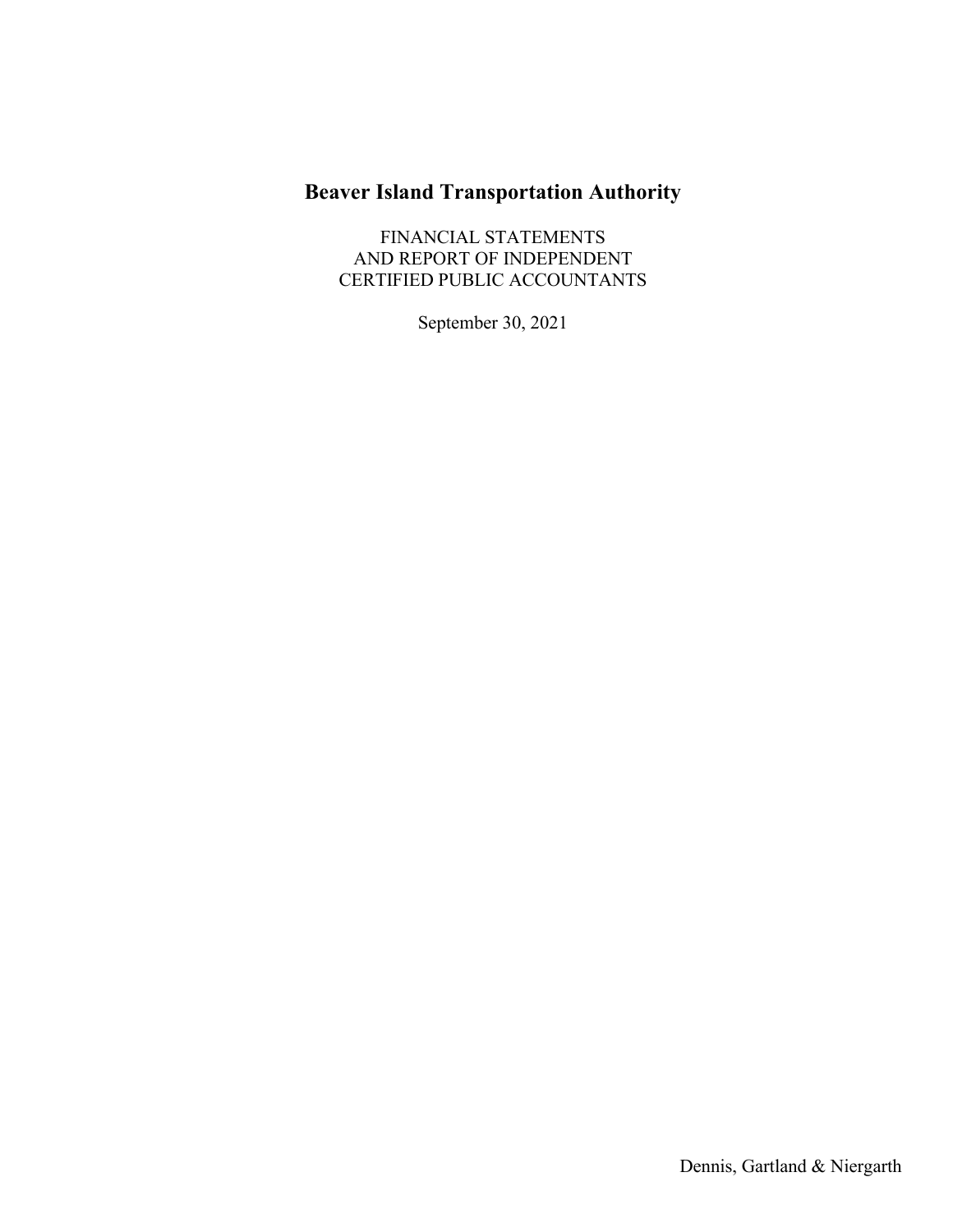### **CONTENTS**

| INDEPENDENT AUDITORS' REPORT ON INTERNAL CONTROL OVER FINANCIAL<br>REPORTING AND ON COMPLIANCE AND OTHER MATTERS BASED ON AN AUDIT OF<br>FINANCIAL STATEMENTS PERFORMED IN ACCORDANCE WITH GOVERNMENT |
|-------------------------------------------------------------------------------------------------------------------------------------------------------------------------------------------------------|
| FINANCIAL STATEMENTS                                                                                                                                                                                  |
|                                                                                                                                                                                                       |
| STATEMENT OF REVENUES, EXPENSES AND CHANGES IN NET POSITION10                                                                                                                                         |
|                                                                                                                                                                                                       |
|                                                                                                                                                                                                       |
| SUPPLEMENTAL INFORMATION REQUIRED BY MICHIGAN DEPARTMENT OF<br><b>TRANSPORTATION</b>                                                                                                                  |
| SCHEDULE 2 - SCHEDULE OF EXPENDITURES OF FEDERAL AND STATE AWARDS21                                                                                                                                   |
| NONURBAN FERRY SERVICE                                                                                                                                                                                |
| SCHEDULE 4R - NONURBAN FERRY SERVICE REVENUE REPORT22                                                                                                                                                 |
| SCHEDULE 4E - NONURBAN FERRY SERVICE EXPENSE REPORT23                                                                                                                                                 |
|                                                                                                                                                                                                       |
|                                                                                                                                                                                                       |
|                                                                                                                                                                                                       |
|                                                                                                                                                                                                       |

Page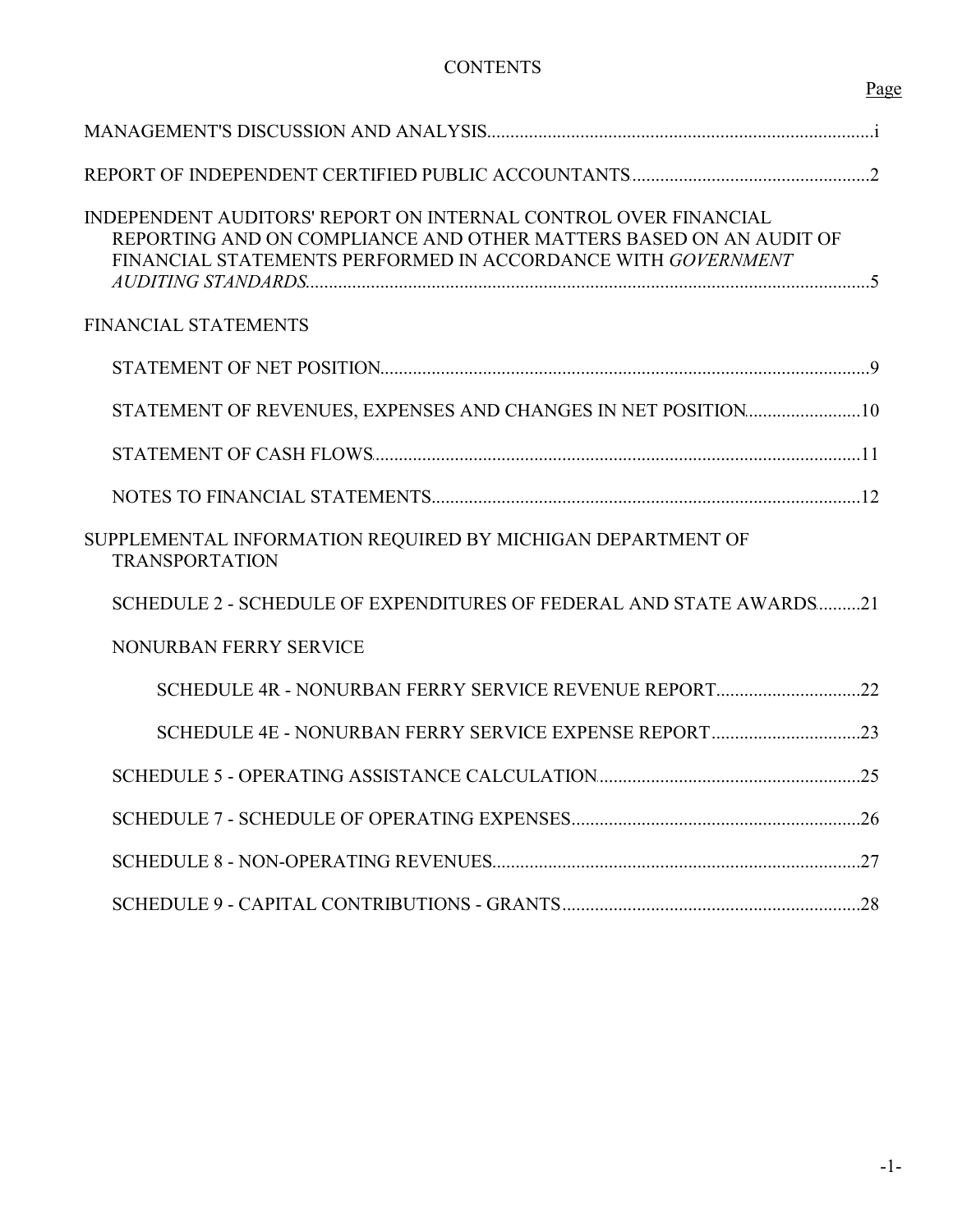### **MANAGEMENT'S DISCUSSION AND ANALYSIS**

This section of the Beaver Island Transportation Authority (the "Authority") annual financial report presents a discussion and analysis of the Authority's financial performance during the fiscal year ended September 30, 2021. It is to be read in conjunction with the Authority's financial statements, which immediately follow this section.

### **Financial Highlights**

The Authority's total revenues decreased approximately \$1,102,000 from the previous year. The Authority's primary source of revenue is provided from operating and capital grant agreements with the Michigan Department of Transportation. These grants account for approximately 50% of the Authority's revenues. Other major sources of revenues include local operating and capital grant match sources.

The largest expenditure is for materials and supplies in the amount of approximately \$439,000 or 40% of the expenditures as compared to approximately \$1,540,000 last year. More than half of this expenditure (approximately \$319,000 or 73%) is repair and maintenance for major purchases.

### **Relationship of Financial Statements**

This annual report consists of the management's discussion and analysis (this section), the basic financial statements and the required supplemental information.

The Authority's basic financial statements are reported as a proprietary fund, which tells how basic transportation services were financed in the short-term and what remains for future spending.

The financial statements also include notes that explain some of the more significant information contained within the statements and provide more detailed data. The notes are followed by a series of required supplemental information that further explains and supports the financial statements.

## **Proprietary Fund Statements**

The proprietary fund statements report information about the Authority as a whole using accounting methods similar to those used by private-sector companies. The statement of net position includes all of the Authority's assets and liabilities. The statement of revenues, expenses and changes in net position accounts for all of the current year's revenues and expenses regardless of when cash is received or paid.

The net position of the proprietary fund is reported in the statement of net position. Net position - the difference between the Authority's assets and liabilities - is one way to measure the Authority's financial health or position. Over time, increases or decreases in the Authority's net position is an indicator of whether its financial position is improving or deteriorating.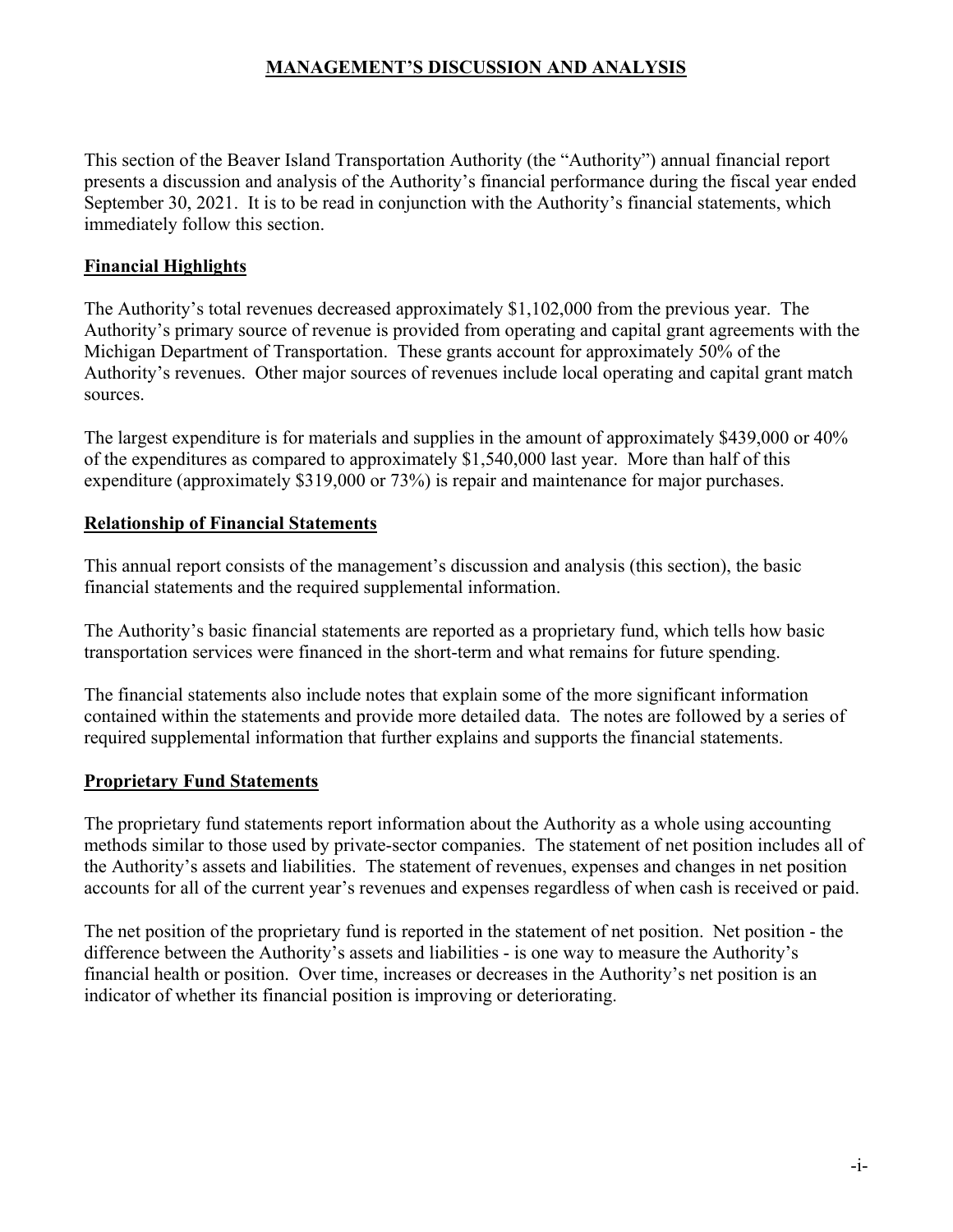## **MANAGEMENT'S DISCUSSION AND ANALYSIS** - Continued

### **Net Position**

The Authority's total assets at September 30, 2021 are \$3,413,123, a decrease of approximately \$392,000, or 10%, from the previous year's total assets of \$3,805,043.

The Authority's capital assets at September 30, 2021 are \$3,251,771, a decrease of approximately \$402,000, or 11%, from the previous year's total capital assets of \$3,653,809.

The Authority's total liabilities at September 30, 2021 are \$131,230, a decrease of approximately \$13,000, or 9%, from the previous year's total liabilities of \$143,751.

The Authority's total net position at September 30, 2021 is \$3,281,893, a decrease of approximately \$379,000, or 10%, from the previous year's total net position of \$3,661,292.

#### **Changes in Net Position**

The Authority's operating expenses for the year ended September 30, 2021 are \$1,100,471, a decrease of approximately \$1,049,000, or 49%, from the previous year's operating expenses of \$2,149,944.

The Authority's non-operating revenues for the year ended September 30, 2021 are \$524,492, a decrease of approximately \$28,000, or 5%, from the previous year's total non-operating revenues of \$552,861.

The Authority's capital contributions for the year ended September 30, 2021 are \$196,580, a decrease of approximately \$1,458,000, or 88%, from the previous year's total capital contributions of \$1,655,071.

The Authority's decrease in net position for the year ended September 30, 2021 is \$379,399. When compared to the prior year's increase in net position of \$57,988, the change in net position decreased approximately \$437,000 or 753%.

## **Capital Assets**

During the fiscal year ended September 30, 2021, the Authority's capital assets decreased by approximately \$402,000, or 11%, from the previous year. This decrease is mostly attributable to depreciation expense on these assets of approximately \$426,000, which if offset by capital asset additions of approximately \$42,000.

#### **Factors Bearing on the Authority's Future**

At the time these financial statements were prepared and audited, the Authority was aware of circumstances that could significantly affect its financial health in the future:

- A budget shortfall is projected for major maintenance required on the vessel over the 2023/2024 winter. We are working with MDOT to address this.
- We continue to investigate grant funding opportunities for a new vessel and alternative fuels.
- Aging assets are not able to be replaced because of supply shortages.
- Dock owned by BIBCo and leased by BITA has damage due to high waters.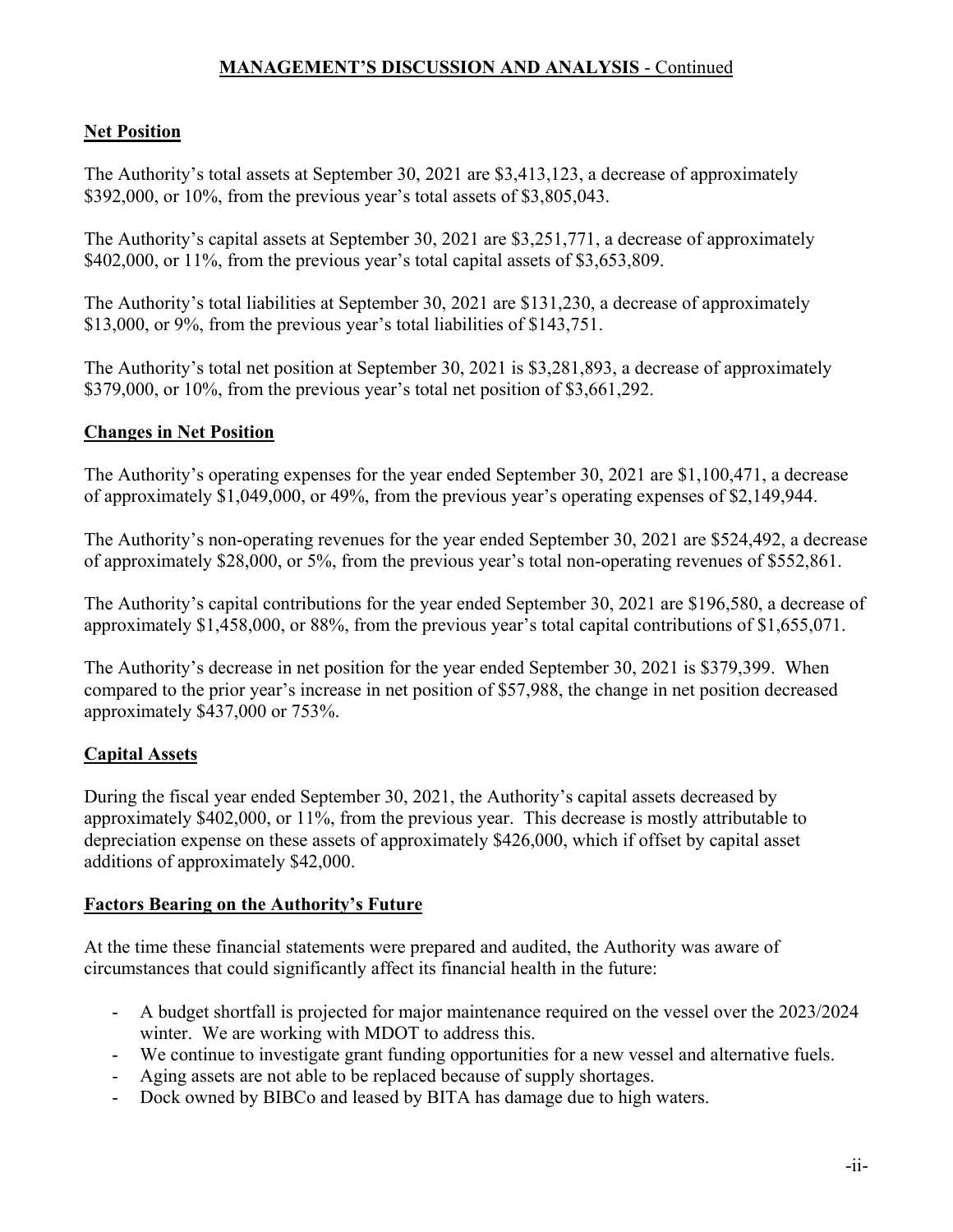### **MANAGEMENT'S DISCUSSION AND ANALYSIS** - Continued

#### **Requests for Information**

This financial report is designed to provide a general overview of Beaver Island Transportation Authority's finances for all those with an interest in the Authority's finances and to demonstrate the Authority's accountability for the revenues it receives. Questions concerning any of the information provided in this report or request for additional financial information should be addressed to Beaver Island Transportation Authority, PO Box 426, Beaver Island, MI 49782.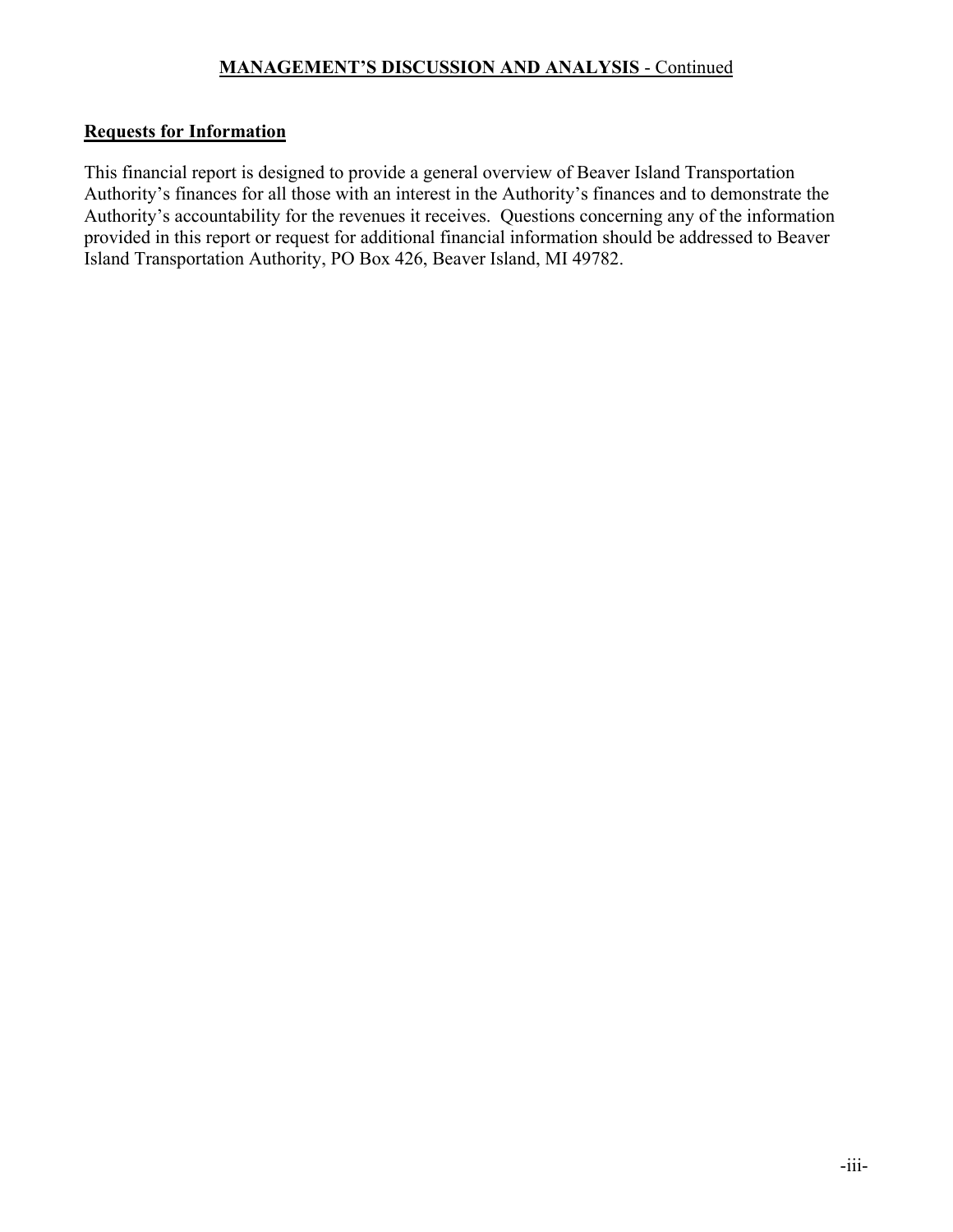

Brad P. Niergarth, CPA James G. Shumate, CPA<br>Shelly K. Bedford, CPA Heidi M. Wendel, CPA Shelly A. Ashmore, CPA<br>James M. Taylor, CPA Trina B. Ochs, CPA John A. Blair, CPA Aaron J. Mansfield, CPA<br>Elizabeth A. Hedden, CPA Jonathan P. Benjamin, CPA

# **REPORT OF INDEPENDENT CERTIFIED PUBLIC ACCOUNTANTS**

To the Authority Board Beaver Island Transportation Authority

#### **Report on the Financial Statements**

We have audited the accompanying financial statements of the *Beaver Island Transportation Authority* (the "Authority"), as of and for the year ended September 30, 2021, and the related notes to the financial statements, which collectively comprise the Authority's basic financial statements as listed in the table of contents.

#### *Management's Responsibility for the Financial Statements*

Management is responsible for the preparation and fair presentation of these financial statements in accordance with accounting principles generally accepted in the United States of America; this includes the design, implementation and maintenance of internal control relevant to the preparation and fair presentation of financial statements that are free from material misstatement, whether due to fraud or error.

#### *Auditor's Responsibility*

Our responsibility is to express opinions on these financial statements based on our audit. We conducted our audit in accordance with auditing standards generally accepted in the United States of America and the standards applicable to financial audits contained in *Government Auditing Standards*, issued by the Comptroller General of the United States. Those standards require that we plan and perform the audit to obtain reasonable assurance about whether the financial statements are free from material misstatement.

An audit involves performing procedures to obtain audit evidence about the amounts and disclosures in the financial statements. The procedures selected depend on the auditor's judgment, including the assessment of the risks of material misstatement of the financial statements, whether due to fraud or error. In making those risk assessments, the auditor considers internal control relevant to the Authority's preparation and fair presentation of the financial statements in order to design audit procedures that are appropriate in the circumstances, but not for the purpose of expressing an opinion on the effectiveness of the Authority's internal control. Accordingly, we express no such opinion. An audit also includes evaluating the appropriateness of accounting policies used and the reasonableness of significant accounting estimates made by management, as well as evaluating the overall presentation of the financial statements.



**CPAmerica** Member **Crowe Global**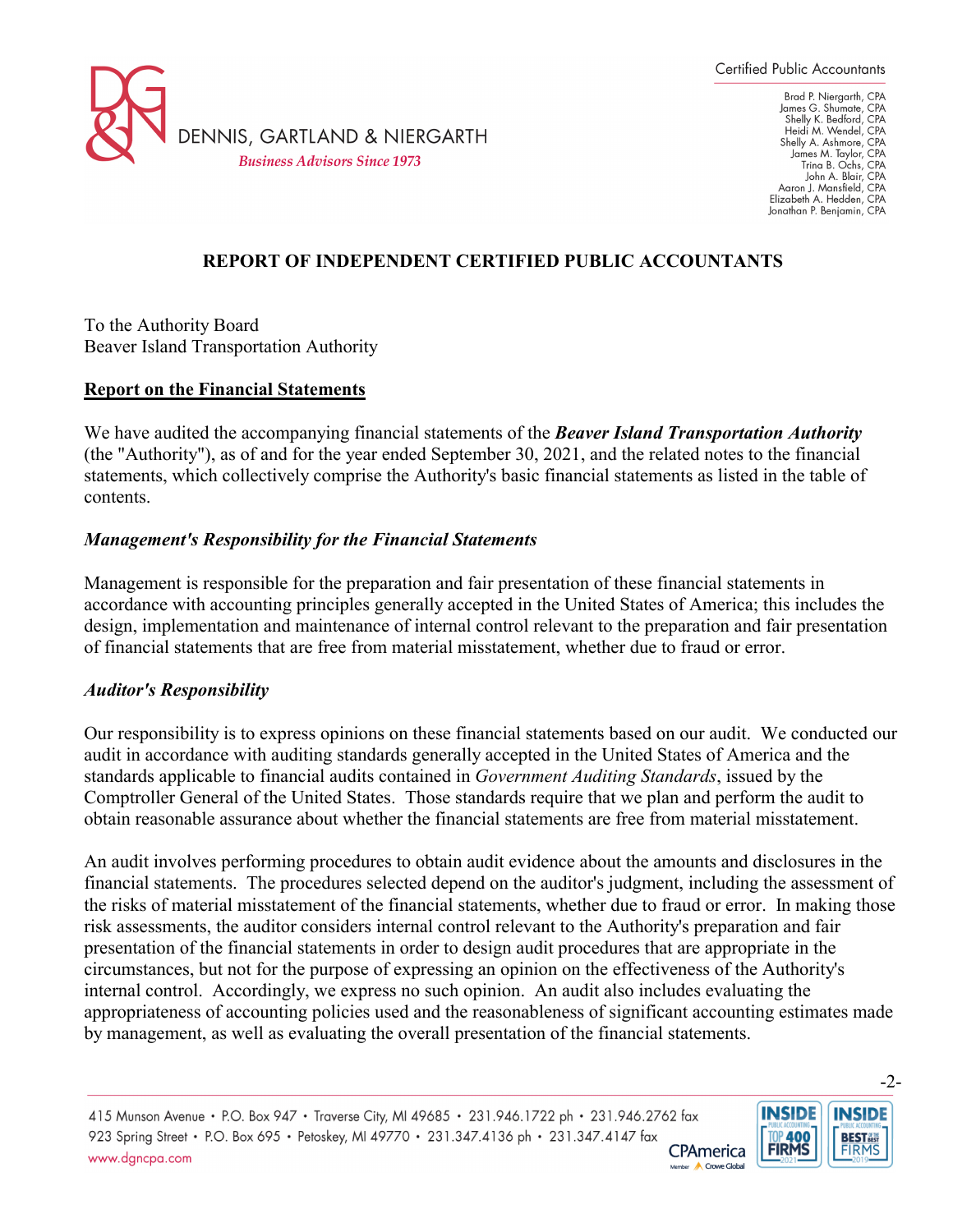We believe that the audit evidence we have obtained is sufficient and appropriate to provide a basis for our audit opinion.

## *Opinion*

In our opinion, the financial statements referred to above present fairly, in all material respects, the financial position of the Beaver Island Transportation Authority as of September 30, 2021 and the changes in financial position and cash flows thereof for the year then ended in accordance with accounting principles generally accepted in the United States of America.

# *Other Matters*

### *Required Supplementary Information*

Accounting principles generally accepted in the United States of America require that management's discussion and analysis on pages *i* through *iii* be presented to supplement the basic financial statements. Such information, although not a part of the basic financial statements, is required by the Governmental Accounting Standards Board, who considers it to be an essential part of financial reporting for placing the basic financial statements in an appropriate operational, economic or historical context. We have applied certain limited procedures to the required supplementary information in accordance with standards generally accepted in the United States of America, which consisted of inquiries of management about the methods of preparing the information and comparing the information for consistency with management's responses to our inquiries, the basic financial statements and other knowledge we obtained during our audit of the basic financial statements. We do not express an opinion or provide any assurance on the information because the limited procedures do not provide us with sufficient evidence to express an opinion or provide any assurance.

## *Other Information*

Our audit was conducted for the purpose of forming an opinion on the financial statements that collectively comprise the Authority's basic financial statements. The supplemental information, on pages 21 - 28, are presented for purposes of additional analysis and are not a required part of the basic financial statements. This information is the responsibility of management and was derived from and relates directly to the underlying accounting and other records used to prepare the basic financial statements. Such information has been subjected to the auditing procedures applied in the audit of the basic financial statements and certain additional procedures, including comparing and reconciling such information directly to the underlying accounting and other records used to prepare the basic financial statements or to the basic financial statements themselves, and other additional procedures in accordance with auditing standards generally accepted in the United States of America. In our opinion, the supplemental information is fairly stated in all material respects in relation to the basic financial statements as a whole.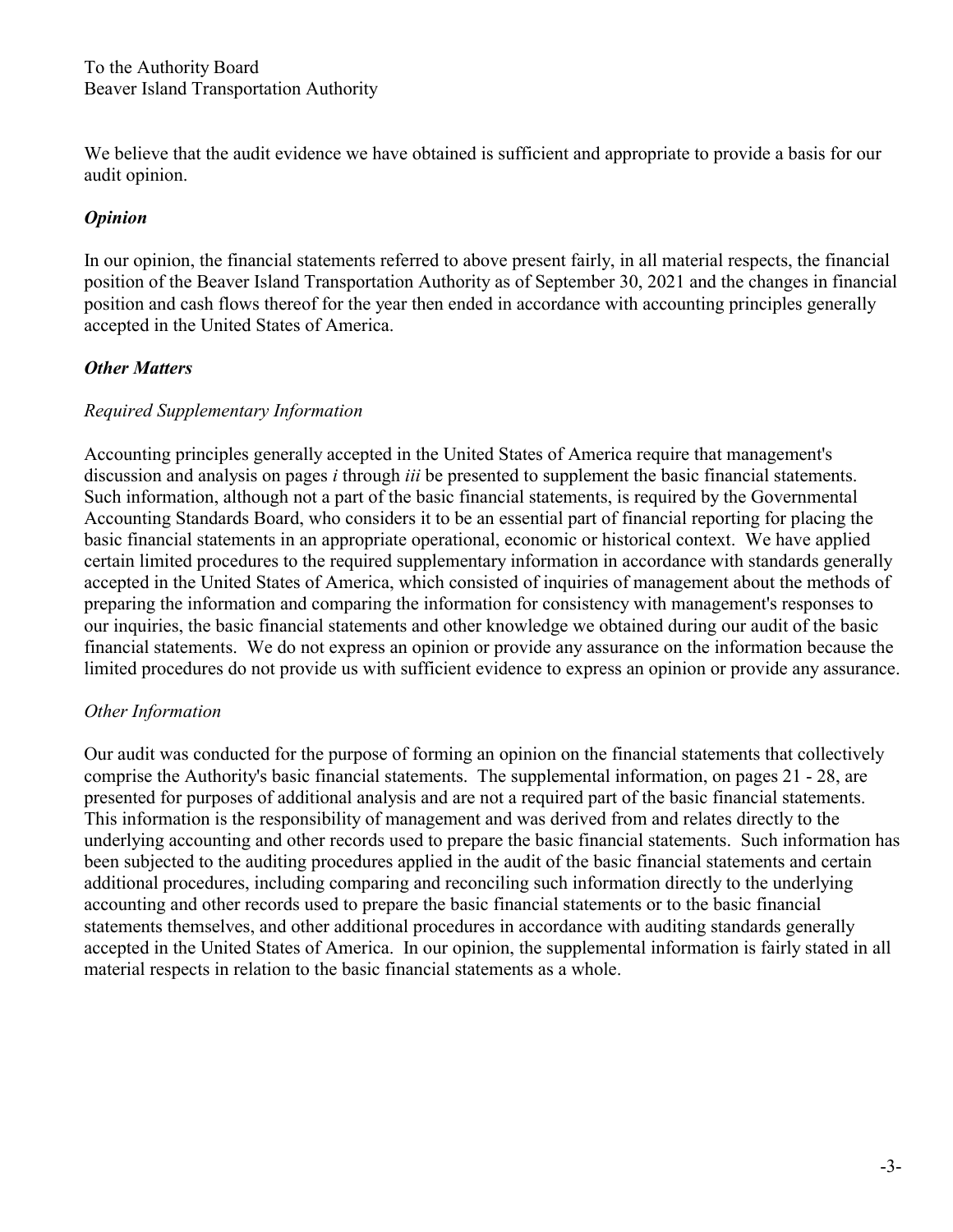To the Authority Board Beaver Island Transportation Authority

#### **Other Reporting Required by** *Government Auditing Standards*

In accordance with *Government Auditing Standards*, we have also issued our report dated January 21, 2022, on our consideration of the Authority's internal control over financial reporting and on our tests of its compliance with certain provisions of laws, regulations, contracts and grant agreements and other matters. The purpose of that report is solely to describe the scope of our testing of internal control over financial reporting and compliance and the results of that testing, and not to provide an opinion on the effectiveness of the Authority's internal control over financial reporting or on compliance. That report is an integral part of an audit performed in accordance with *Government Auditing Standards* in considering the Authority's internal control over financial reporting and compliance.

*Dennis, Gartland & Niergarth* 

Certified Public Accountants Traverse City, Michigan

January 21, 2022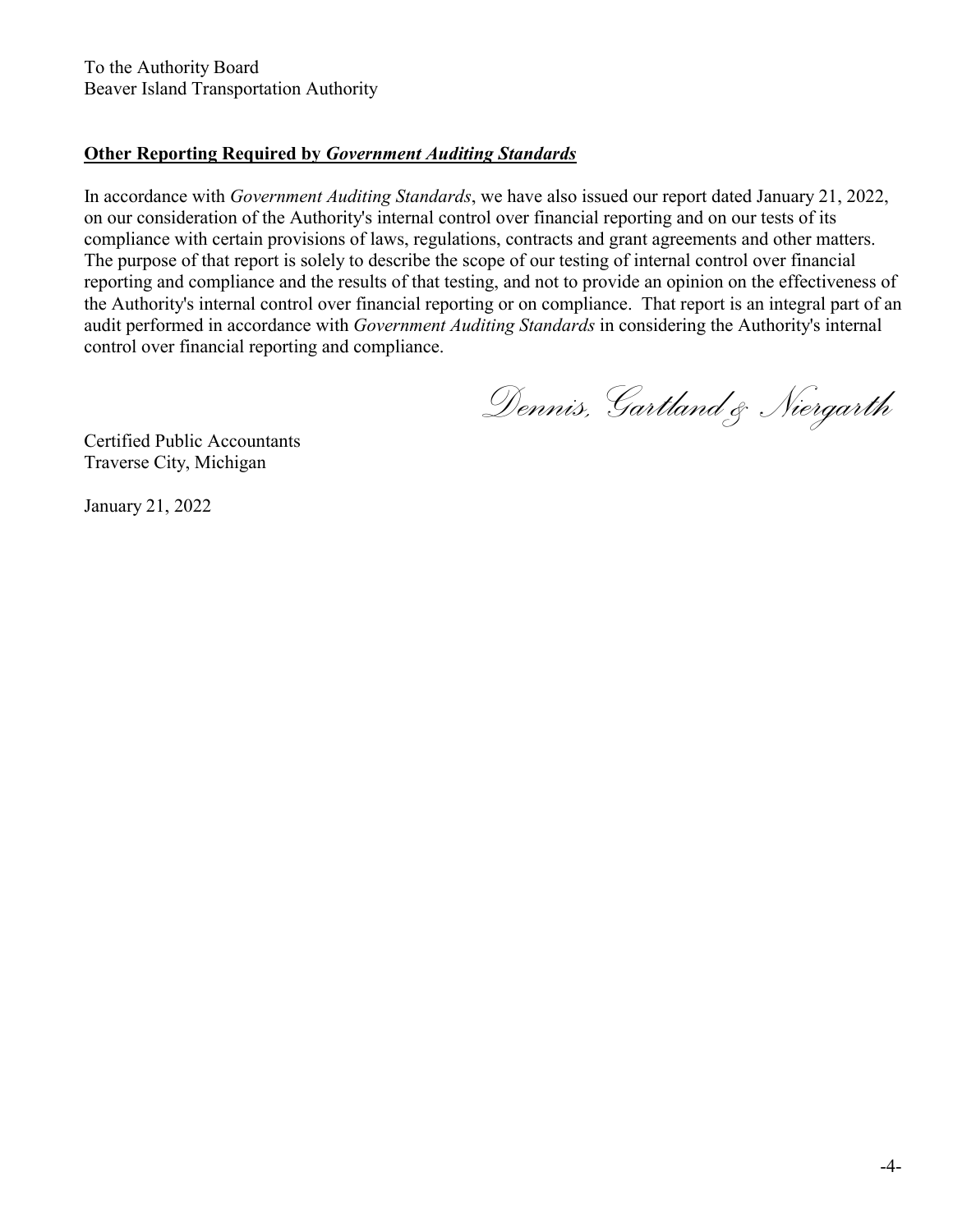

Brad P. Niergarth, CPA James G. Shumate, CPA<br>Shelly K. Bedford, CPA Heidi M. Wendel, CPA Shelly A. Ashmore, CPA<br>James M. Taylor, CPA Trina B. Ochs, CPA John A. Blair, CPA Aaron J. Mansfield, CPA<br>Elizabeth A. Hedden, CPA Jonathan P. Benjamin, CPA

#### **INDEPENDENT AUDITORS' REPORT ON INTERNAL CONTROL OVER FINANCIAL REPORTING AND ON COMPLIANCE AND OTHER MATTERS BASED ON AN AUDIT OF FINANCIAL STATEMENTS PERFORMED IN ACCORDANCE WITH** *GOVERNMENT AUDITING STANDARDS*

To the Authority Board Beaver Island Transportation Authority

We have audited, in accordance with the auditing standards generally accepted in the United States of America and the standards applicable to financial audits contained in *Government Auditing Standards* issued by the Comptroller General of the United States, the financial statements of the *Beaver Island Transportation Authority* (the "Authority"), as of and for the year ended September 30, 2021, and the related notes to the financial statements, which collectively comprise the Authority's basic financial statements and have issued our report thereon dated January 21, 2022.

### *Internal Control Over Financial Reporting*

In planning and performing our audit of the financial statements, we considered the Authority's internal control over financial reporting (internal control) to determine audit procedures that are appropriate in the circumstances for the purpose of expressing our opinions on the financial statements, but not for the purpose of expressing an opinion on the effectiveness of the Authority's internal control. Accordingly, we do not express an opinion on the effectiveness of the Authority's internal control.

Our consideration of internal control was for the limited purpose described in the preceding paragraph and was not designed to identify all deficiencies in internal control that might be material weaknesses or significant deficiencies and therefore, material weaknesses or significant deficiencies may exist that were not identified. However, as discussed below, we identified a certain deficiency in internal control over financial reporting that we consider to be a material weakness and a deficiency we consider to be a significant deficiency.

A *deficiency in internal control* exists when the design or operation of a control does not allow management or employees, in the normal course of performing their assigned functions, to prevent, or detect and correct misstatements on a timely basis. A *material weakness* is a deficiency, or combination of control deficiencies, in internal control such that there is a reasonable possibility that a material misstatement of the Authority's financial statements will not be prevented, or detected and corrected on a timely basis. We consider the deficiency described below as Finding 2021-001 to be a material weakness.



-5-

CPAmerica Member **Crowe Global**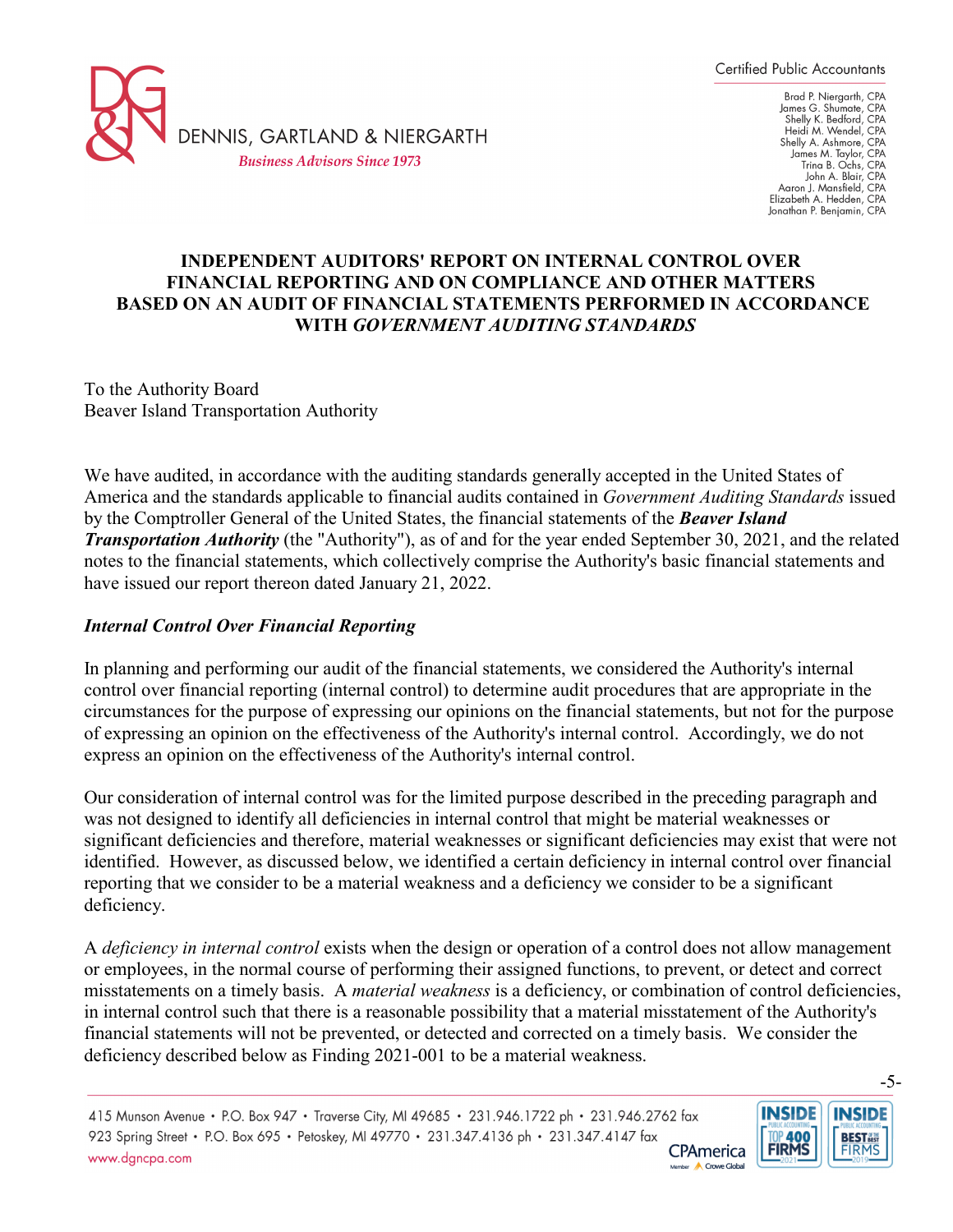A *significant deficiency* is a deficiency, or a combination of deficiencies, in internal control that is less severe than a material weakness, yet important enough to merit attention by those charged with governance. We consider the deficiency described below as Finding 2021-002 to be a significant deficiency.

#### **FINDING 2021-001 Lack of Segregation of Duties Material Weakness in Internal Control over Financial Reporting**

**Criteria:** Segregation of duties for the Authority is necessary to minimize the likelihood that fraud or errors could occur and not be detected.

**Condition:** The Authority has not achieved a complete segregation of duties among employees who have access to assets and those with accounting responsibilities.

**Cause:** The small size of the business office staff creates an inherent lack of segregation of duties.

**Effect:** As a result of this condition, the Authority lacks a complete segregation of duties and is exposed to the risk of material misstatement of its financial statements.

**Recommendation:** The Authority board should continue its financial oversight and involvement due to the inherent weakness in the internal controls resulting from the lack of segregation of duties. The Authority has determined this to be a cost effective condition at this time.

**Management's Response:** The Authority has evaluated the manner in which they segregate duties and has determined the cost associated with adding additional staff to achieve a complete segregation of duties is not justified by the expected benefits. As a mitigating control, the Executive Director does not sign checks and a Board member's signature is required on all checks.

#### **FINDING 2021-002 Preparation of Financial Statements Significant Deficiency in Internal Control over Financial Reporting**

**Criteria:** All Michigan governments are required to prepare financial statements in accordance with generally accepted accounting principles ("GAAP"). This is a responsibility of the Authority's management. The preparation of financial statements in accordance with GAAP requires internal controls over both (1) recording, processing and summarizing accounting data (i.e., maintaining internal books and records) and (2) reporting government-wide and fund financial statements, including the related footnotes (i.e., external financial reporting).

**Condition:** As is the case with many smaller governments, the Authority has historically relied on its independent external auditors to assist in the preparation of the basic financial statements as part of its external financial reporting process. Accordingly, the Authority's ability to prepare financial statements in accordance with GAAP is based, in part, on its reliance on its external auditors, who cannot, by definition, be considered a part of the Authority's internal controls.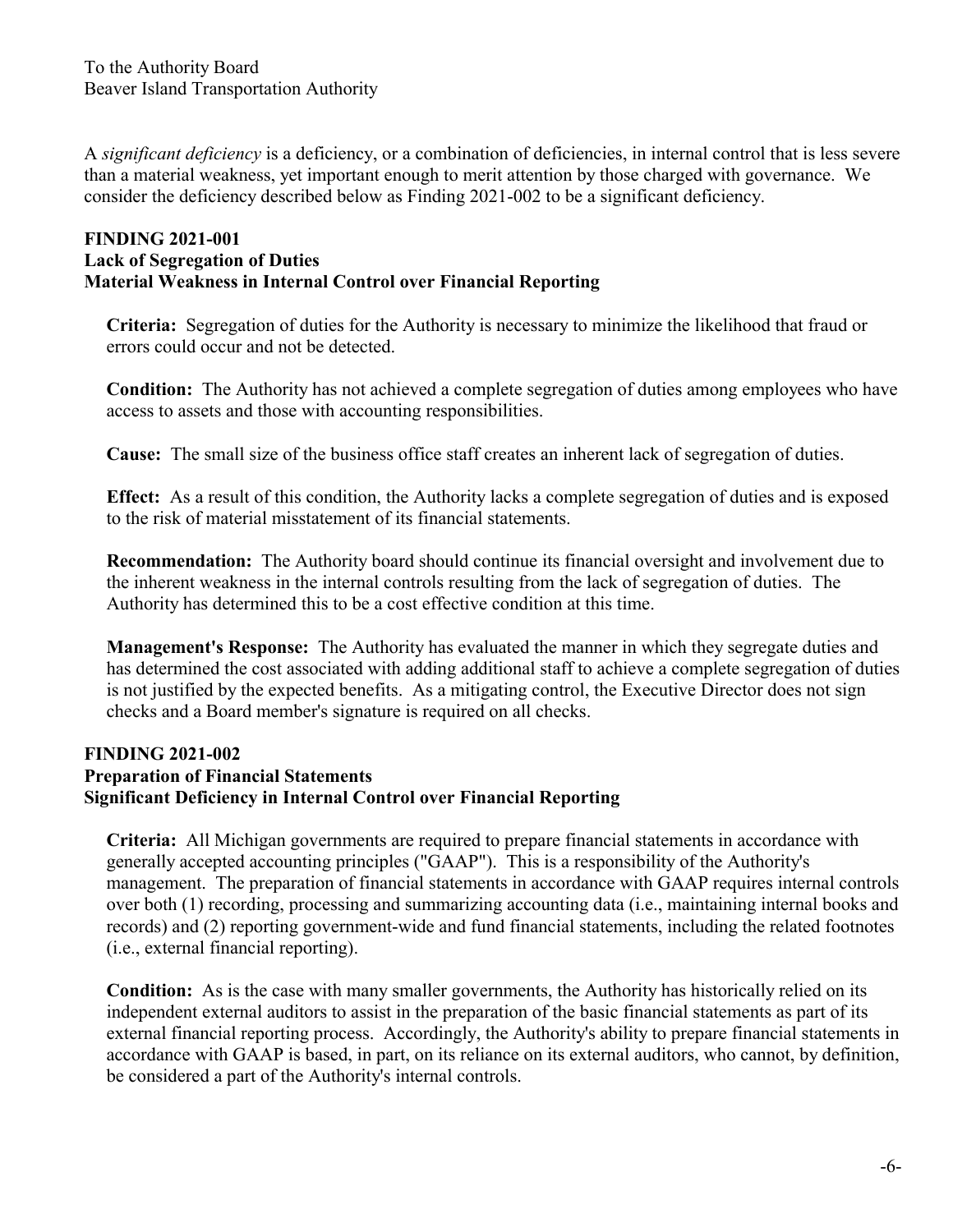**Cause:** This condition was caused by the Authority's decision that it is more cost effective to outsource the preparation of its annual financial statements to external auditors than to incur the time and expense of obtaining the necessary resources required for the Authority to perform this task internally.

**Effect:** As a result of this condition, the Authority lacks internal controls over the preparation of financial statements in accordance with GAAP and instead relies, in part, on its external auditors for assistance with this task.

**Recommendation:** Once a draft of the financial statements is available, the Authority should perform a detailed review of the draft to address any questions or discrepancies from their internal books and records. Upon completion, the Authority should approve the financial statements and notes to accept responsibility for their content. Additionally, management should be proactive to enhance their training and expertise in accounting and external financial reporting by attending relevant trainings to demonstrate their ability to accept responsibility for the financial statements and notes. Alternatively, the Authority may contract with another qualified accounting firm to assist in the preparation of the financial statements and related notes to alleviate the assistance provided by the independent external auditors.

**Management's Response:** The Authority has evaluated the cost vs. benefit of establishing internal controls over the preparation of financial statements in accordance with GAAP, and determined that it is in the best interest of the Authority to outsource this task to its independent external auditors and to carefully review the draft financial statements and notes prior to approving them and accepting responsibility for their content and presentation.

#### *Compliance and Other Matters*

As part of obtaining reasonable assurance about whether the Authority's financial statements are free of material misstatement, we performed tests of its compliance with certain provisions of laws, regulations, contracts and grant agreements, noncompliance with which could have a direct and material effect on the determination of financial statement amounts. However, providing an opinion on compliance with those provisions was not an objective of our audit and, accordingly, we do not express such an opinion. The results of tests disclosed no instances of noncompliance or other matters that are required to be reported under *Government Auditing Standards*.

#### *Authority's Response to Findings*

The Authority's response to the findings identified in our audit is described above. The Authority's response was not subjected to the auditing procedures applied in the audit of the financial statements and, accordingly, we express no opinion on it.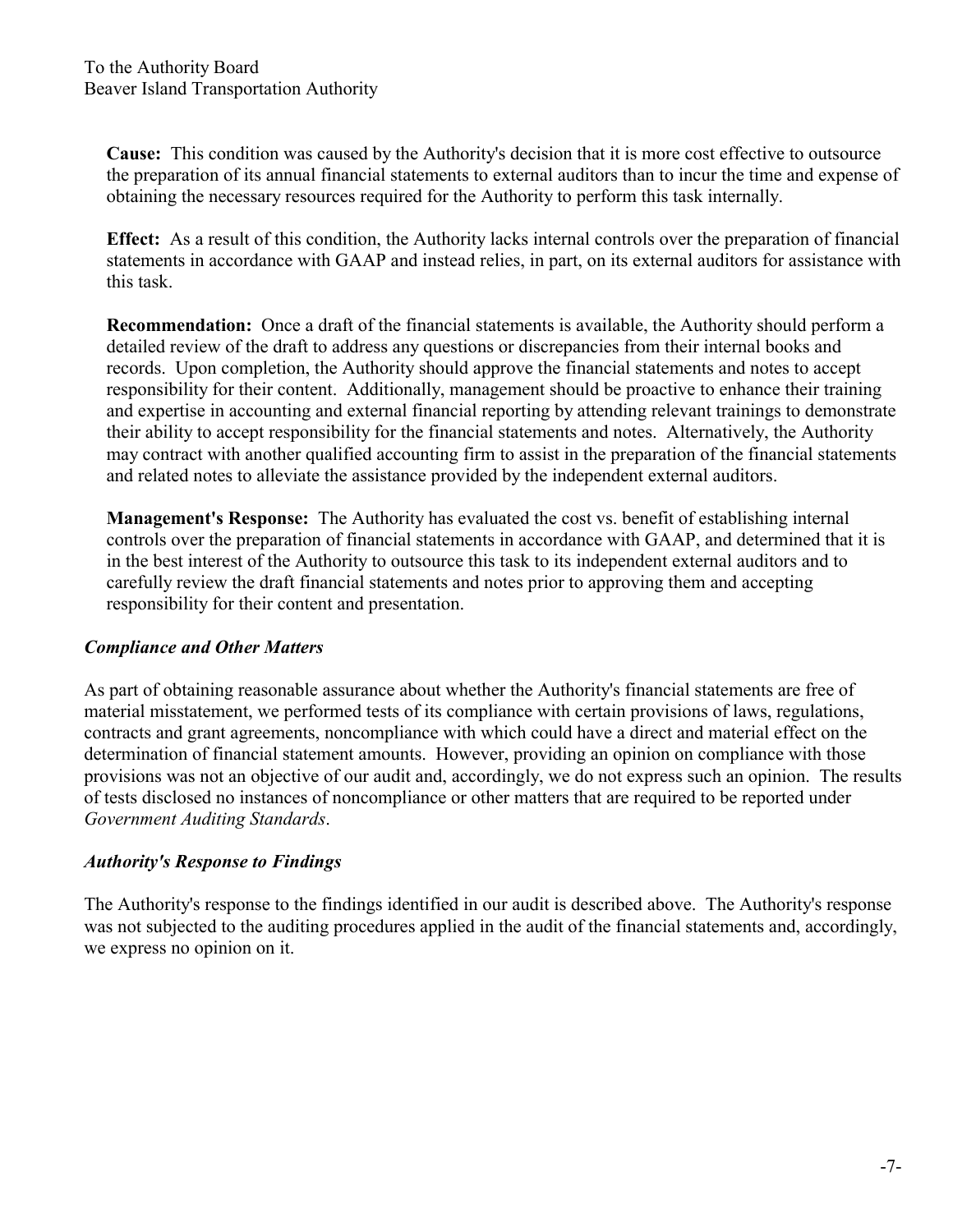To the Authority Board Beaver Island Transportation Authority

#### *Purpose of this Report*

The purpose of this report is solely to describe the scope of our testing of internal control and compliance and the results of that testing, and not to provide an opinion on the effectiveness of the Authority's internal control or on compliance. This report is an integral part of an audit performed in accordance with *Government Auditing Standards* in considering the Authority's internal control and compliance. Accordingly, this communication is not suitable for any other purpose.

*Dennis, Gartland & Niergarth* 

Certified Public Accountants Traverse City, Michigan

January 21, 2022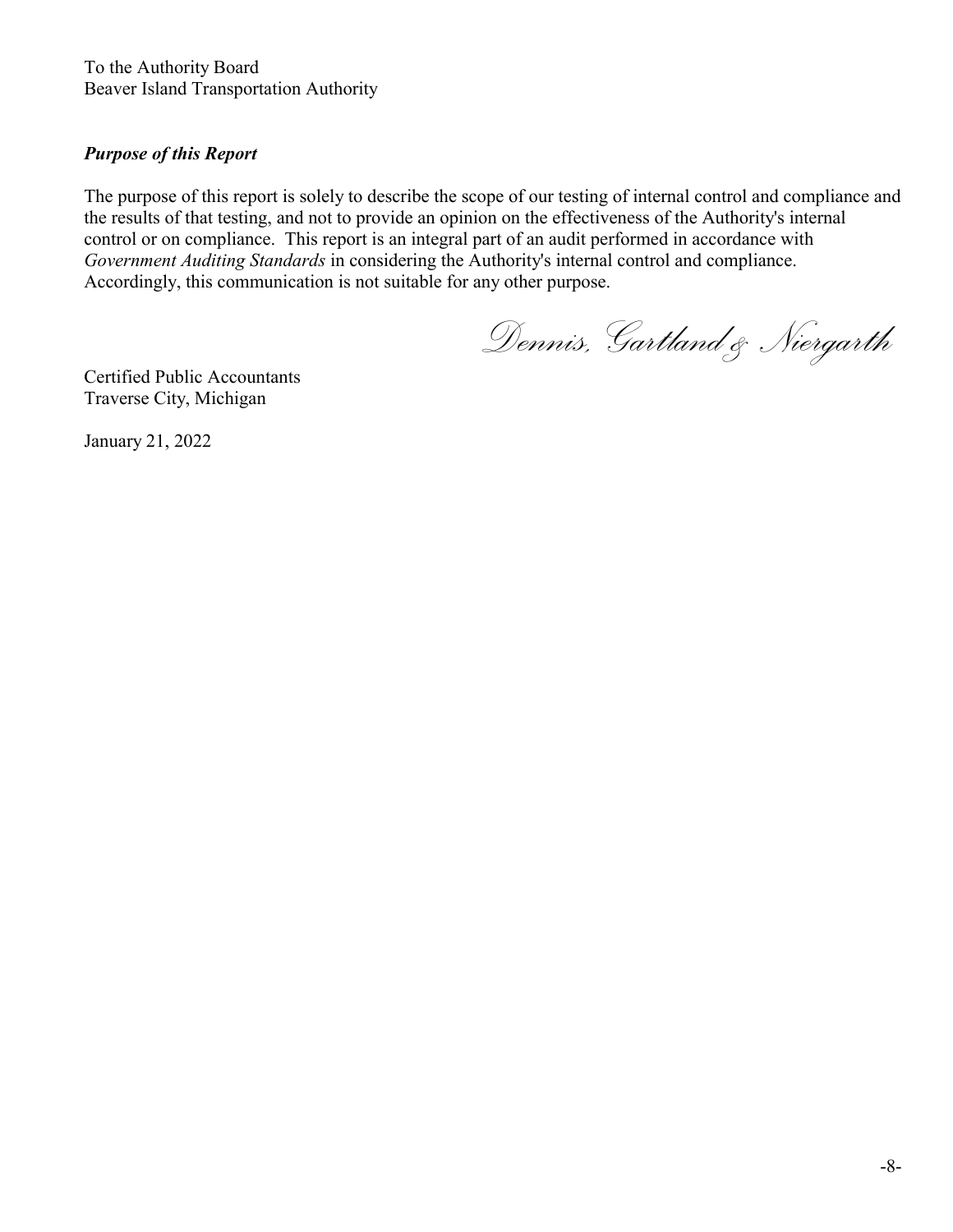# STATEMENT OF NET POSITION

September 30, 2021

| <b>ASSETS</b>                                                                          |                        |
|----------------------------------------------------------------------------------------|------------------------|
| <b>CURRENT ASSETS</b>                                                                  |                        |
| Cash (Note B)                                                                          | $\mathbb{S}$<br>50,826 |
| Accounts receivable                                                                    | 10,355                 |
| Due from Federal                                                                       | 79,697                 |
| Due from State                                                                         | 20,474                 |
| Total current assets                                                                   | 161,352                |
| Capital assets, net (Note D)                                                           | 3,251,771              |
| Total assets                                                                           | 3,413,123<br>\$        |
| <b>LIABILITIES AND NET POSITION</b><br><b>LIABILITIES</b><br>Accounts payable          | 131,230<br>\$          |
| <b>NET POSITION</b><br>Invested in capital assets, net of related debt<br>Unrestricted | 3,251,771<br>30,122    |
| Total net position                                                                     | 3,281,893              |
| Total liabilities and net position                                                     | 3,413,123<br>\$        |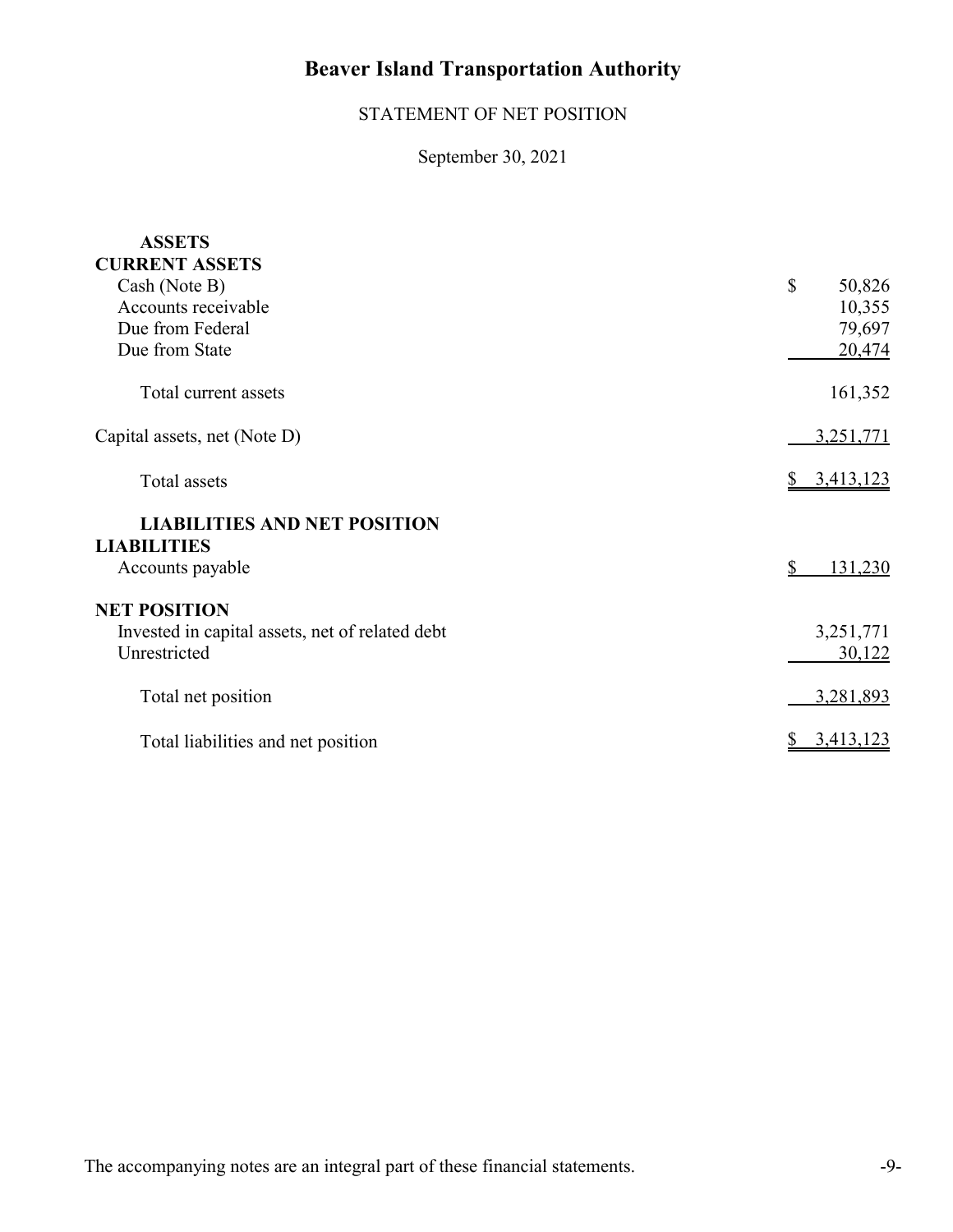# STATEMENT OF REVENUES, EXPENSES AND CHANGES IN NET POSITION

| Operating revenues                          | \$ |             |
|---------------------------------------------|----|-------------|
| Operating expenses (Schedule 7)             |    | 1,100,471   |
| Total operating loss                        |    | (1,100,471) |
| Non-operating revenues (Schedule 8)         |    | 524,492     |
| Net loss before capital contributions       |    | (575, 979)  |
| Capital contributions - grants (Schedule 9) |    | 196,580     |
| Decrease in net position                    |    | (379, 399)  |
| Net position, beginning of year             |    | 3,661,292   |
| Net position, end of year                   | S. | 3,281,893   |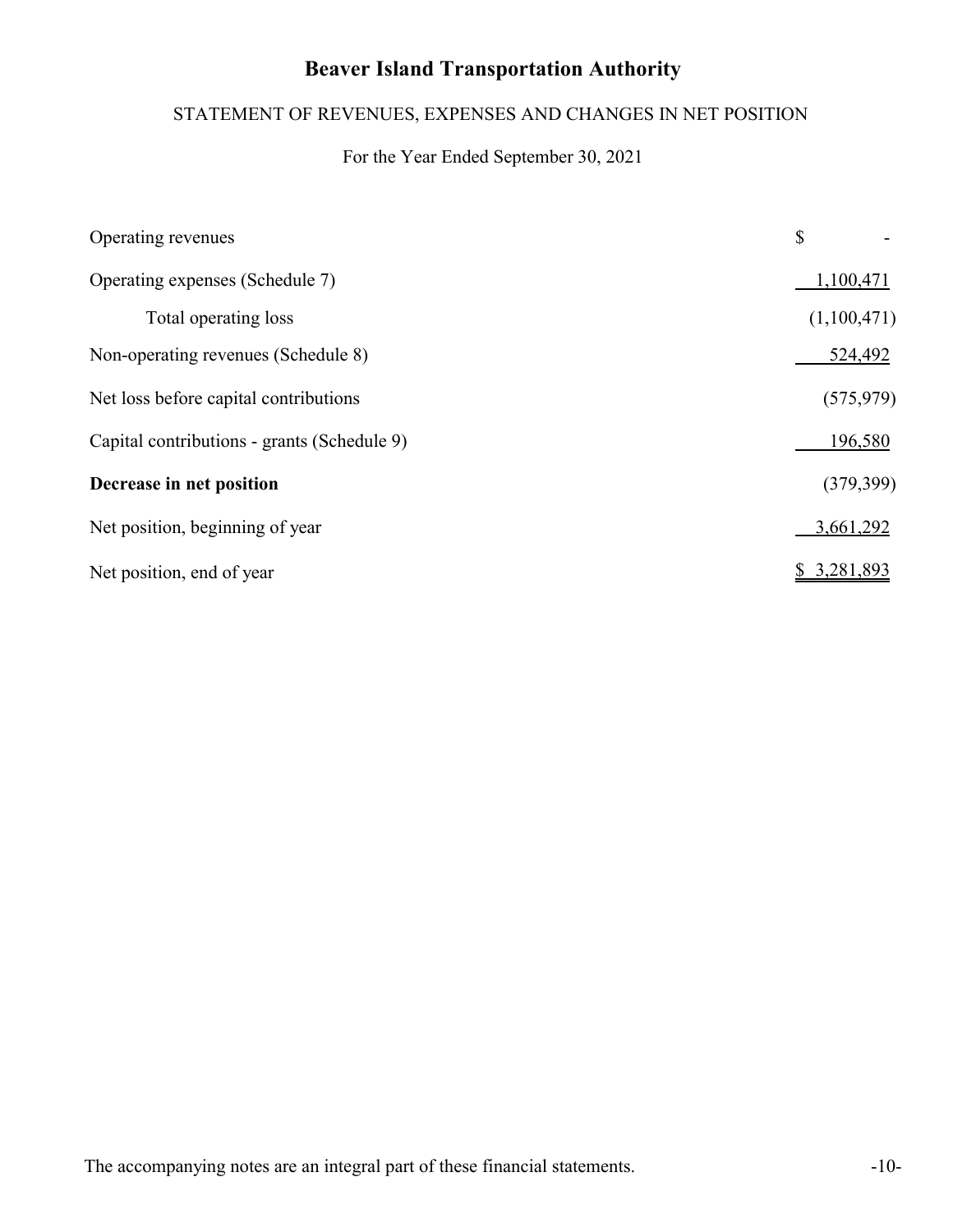# STATEMENT OF CASH FLOWS

| <b>Operating activities</b>                            |              |
|--------------------------------------------------------|--------------|
| Cash payments to suppliers and employees               | (647, 975)   |
| <b>Investing activities</b>                            |              |
| Interest income                                        | 69           |
| Capital and related financing activities               |              |
| State and federal capital grants                       | 160,558      |
| Proceeds from disposal of assets                       | 4,571        |
| Purchase of property and equipment                     | (42, 110)    |
| Net cash from capital and related financing activities | 123,019      |
| Non-capital financing activities                       |              |
| State operating grants                                 | 270,330      |
| Local match                                            | 234,237      |
| Net cash from non-capital financing activities         | 504,567      |
| <b>NET CHANGE IN CASH</b>                              | (20, 320)    |
| Cash, beginning of year                                | 71,146       |
| Cash, end of year                                      | 50,826<br>\$ |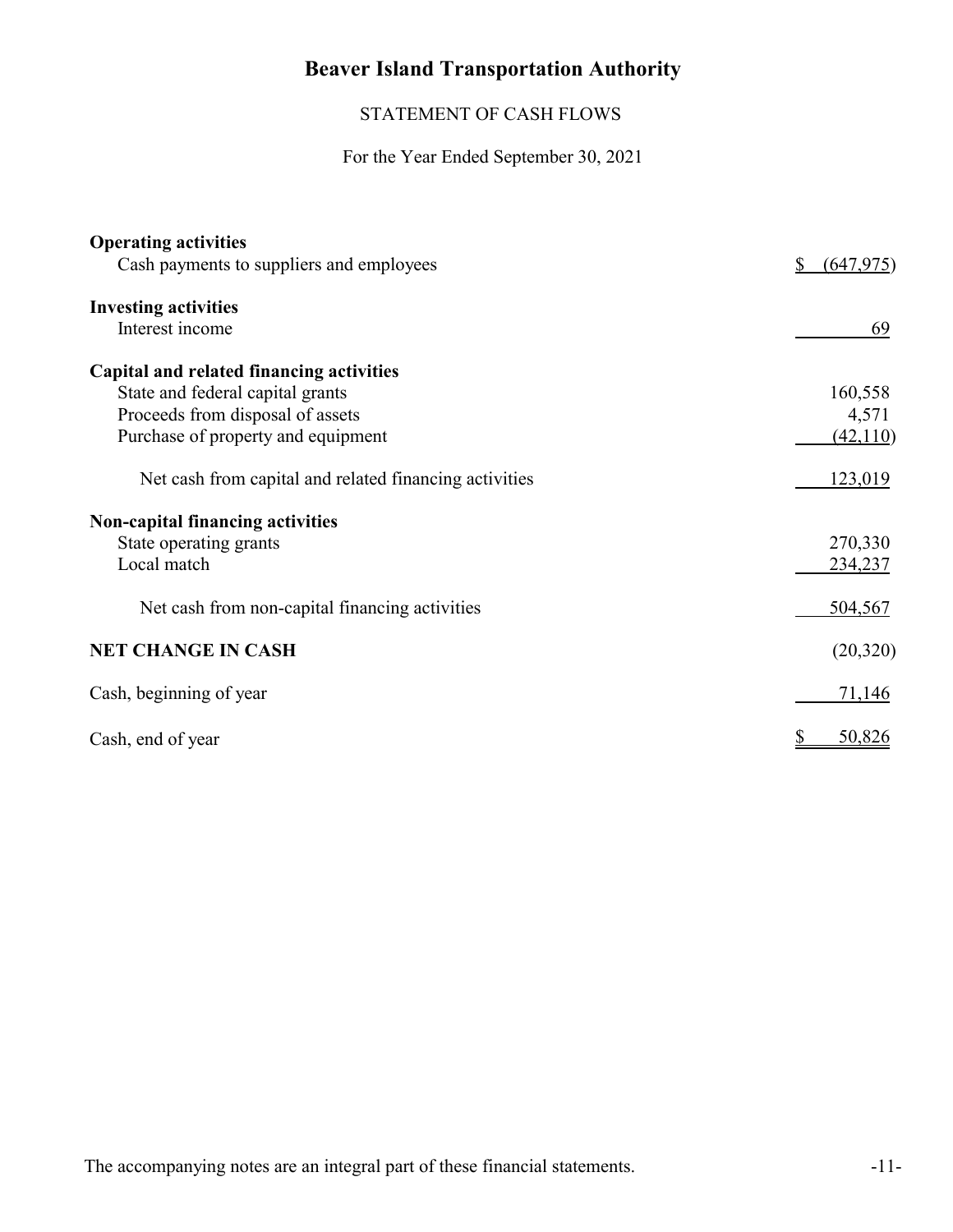NOTES TO FINANCIAL STATEMENTS

### **NOTE A - REPORTING ENTITY AND SIGNIFICANT ACCOUNTING POLICIES**

The Beaver Island Transportation Authority (the "Authority") was created pursuant to the Michigan Public Transportation Authority Act of 1986 P.A. 196. The purpose of the Authority is to plan, operate and maintain a ferry system in the greater Beaver Island area.

The Authority Board is comprised of five members appointed by the governing bodies of the political subdivisions participating in the Authority. Representation on the Board is proportional to the population of the respective political subdivisions.

The operation of a ferry between Beaver Island and Charlevoix is necessary for the public welfare, good and convenience of the citizens of Beaver Island. The Authority has the power to provide a system of transportation for its citizens and is authorized to subcontract the management and operation of a ferry service to a third party. Therefore, all revenues are shown as non-operating local assistance rather than operating revenues.

The accounting policies of the Authority conform to generally accepted accounting principles as applicable to governmental units. The accounting and reporting framework and the more significant accounting principles and practices of the Authority are discussed in subsequent sections of this note. The remainder of the notes are organized to provide explanations, including required disclosures, of the Authority's financial activities for the fiscal year ended September 30, 2021.

#### *The Financial Reporting Entity*

The Authority's financial statements include the accounts of all Authority operations. In evaluating the Authority as a reporting entity, management has addressed all potential component units (traditionally separate reporting units) for which the Authority may or may not be financially accountable and, as such, be includable within the Authority's financial statements. In accordance with generally accepted accounting principles and Governmental Accounting Standards Board ("GASB") Statement No. 14, as amended, the Authority is financially accountable if it appoints a voting majority of an organization's governing board and (1) it is able to impose its will on the organization or (2) there is a potential for the organization to provide specific financial benefit to or impose specific financial burden on the Authority. Additionally, the Authority is required to consider other organizations for which the nature and significance of their relationship with the Authority are such that exclusion would cause the Authority's financial statements to be misleading or incomplete.

Based on this criteria, management has not identified any potential component units requiring consideration for inclusion in the Authority's financial statements.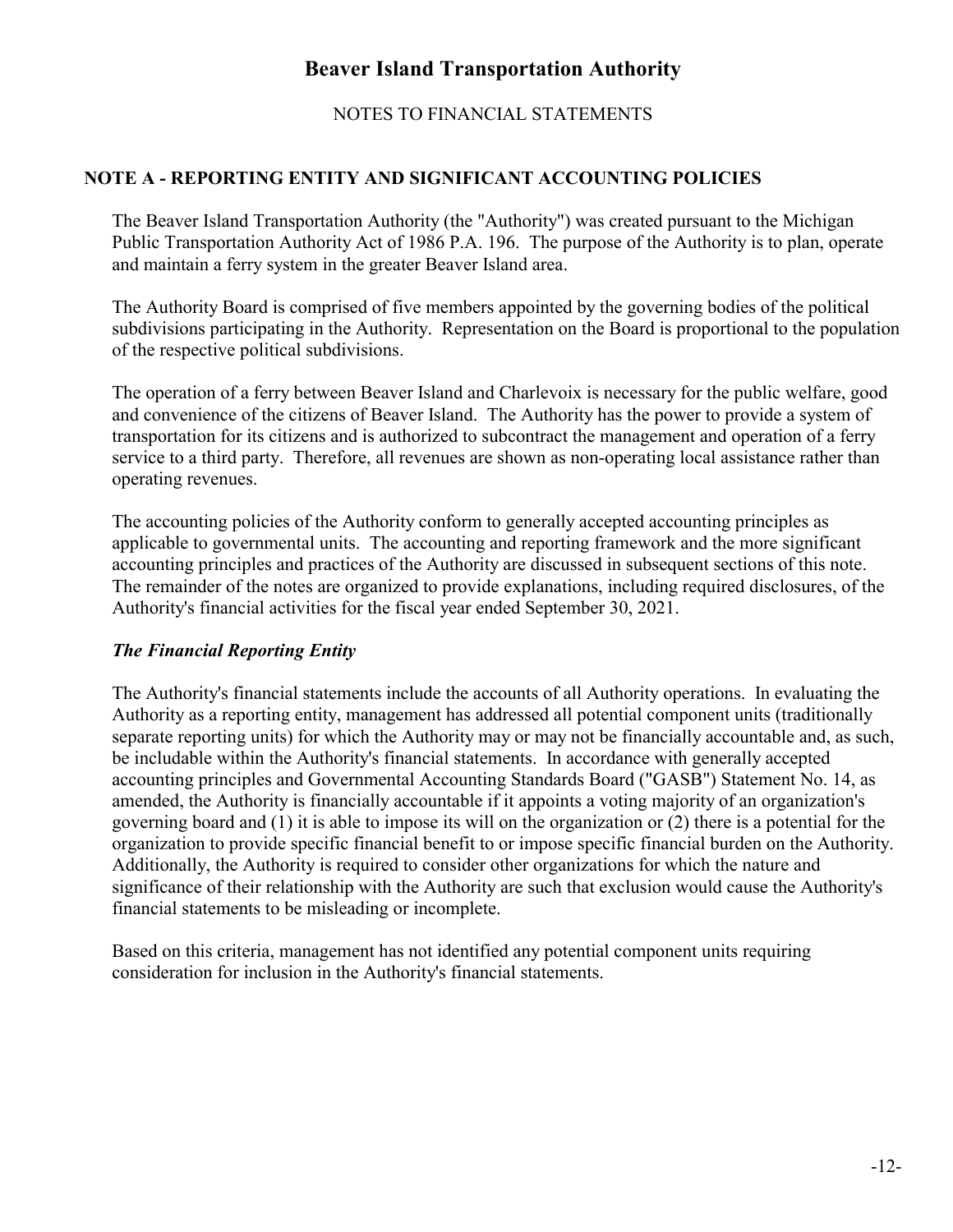#### *Enterprise Fund Accounting*

The Authority is accounted for as an enterprise fund, a proprietary fund type as defined by the Governmental Accounting Standards Board. The enterprise fund is used to account for operations (a) that are financed and operated in a manner similar to private business enterprises, where the intent of the governing body is that the costs (expenses, including depreciation) of providing goods or services to the general public on a continuing basis are financed or recovered primarily through user charges; or (b) where the governing body has decided that periodic determination of revenues earned, expenses incurred, and/or net income is appropriate for capital maintenance, public policy, management control, accountability or other purposes.

All proprietary funds are accounted for on a cost of services or "capital maintenance" measurement focus. This means that all assets and all liabilities (whether current or non-current) associated with their activity are included on their statement of net position. Net position is segregated into three components: (a) invested in capital assets, net of related debt; (b) restricted; and (c) unrestricted. Proprietary fund type operating statements present increases (revenues) and decreases (expenses) in total net position.

#### *Basis of Accounting*

Basis of accounting refers to when revenues and expenses are recognized in the accounts and reported in the financial statements. Basis of accounting relates to the timing of the measurements made, regardless of the measurement focus applied.

Proprietary funds are accounted for using the accrual basis of accounting. Revenues are recognized when earned and expenses are recognized when incurred.

The Authority's proprietary fund applies all applicable Governmental Accounting Standards Board ("GASB") pronouncements.

#### *Cash*

The Authority considers cash on hand and demand deposits held at banks to be cash and cash equivalents. Cash deposits are reported at carrying value, which reasonably estimates fair value.

#### *Capital Assets and Depreciation*

Capital assets are recorded at cost or, if donated, the fair value at the time of donation. Capital assets are defined by the Authority as assets with an initial individual cost of more than \$5,000 and an estimated useful life of more than one year. Assets with an initial individual cost of less than \$5,000 and/or an estimated useful life of less than one year and purchased with State grants are expensed and subtracted out as ineligible expenses on the Operating Assistance Calculation.

The depreciation expense reported in 51300 equals the ineligible depreciation recorded in 55007. Therefore, the depreciation assurance regarding approval of useful life is not required.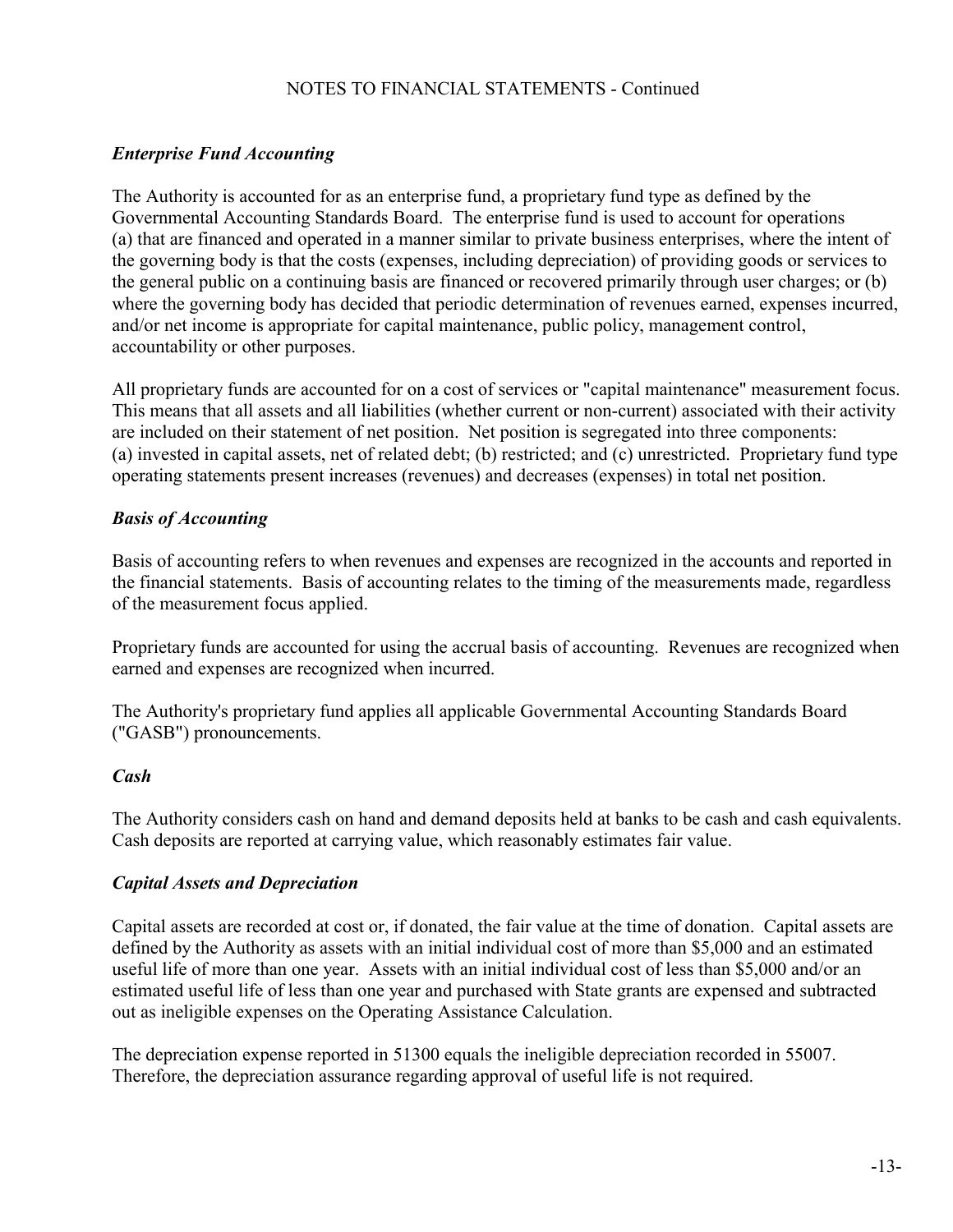The cost of normal maintenance and repairs that do not add to the value of the asset or materially extend asset lives are not capitalized.

Capital assets of the Authority are depreciated using the straight-line method over the following estimated useful lives:

| Ferry and ferry improvements  | $10-30$ years |
|-------------------------------|---------------|
| Dock                          | 15 years      |
| Building and improvements     | 40 years      |
| Miscellaneous capital outlays | 10 years      |
| Vehicles                      | 5 years       |
| Machinery and equipment       | 5-12 years    |
| Fence                         | $10-20$ years |
| Other equipment               | $5-10$ years  |

#### *Spending Policy*

When both restricted and unrestricted net position are available for use, it is the Authority's policy to use restricted net position first, then unrestricted net position.

#### *Grants*

The Authority receives two distinct types of grants from governmental agencies:

- Operating grants are used to fund the Authority's day-to-day operations and to meet normal expenses of those operations.
- Capital grants are used for capital expenditures and investments. No capital money is used to pay for operating expenses.

#### *Cost Allocation Plan*

The transit agency has no currently required cost allocation plans; therefore, none were used in the presentation of the financial statements.

#### *Explanation of Ineligible Expenses per the Bureau of Passenger Transportation Revenue and Expense Manual*

Ineligible expenses are classified appropriately according to the definition in the Local Public Transit Revenue and Expense Manual ("R&E Manual").

Operating expenses of \$154,471 were subtracted out as ineligible under 57604 Other Ineligible Operating Expense paid by Capital Contract because these expenses were paid for with capital funds. No other operating expenses were paid for with capital funds.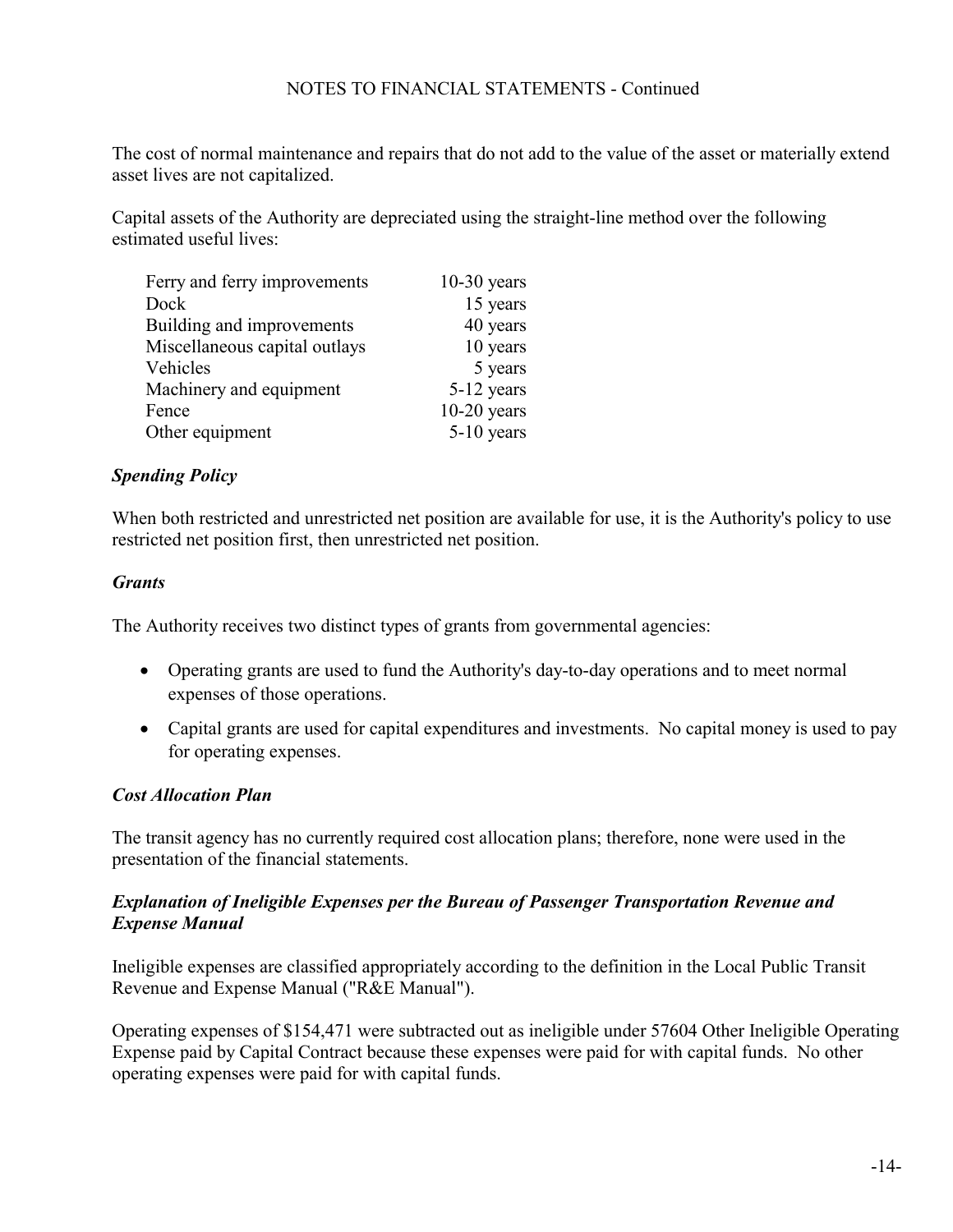There are no expenses associated with 406xx Auxiliary Transportation Revenue and/or 407xx Non-Transportation, and therefore, no expenses need to be subtracted out as ineligible. No expenses were incurred because the Authority has no such related revenues.

#### *Use of Estimates in the Preparation of Financial Statements*

The preparation of financial statements in conformity with generally accepted accounting principles requires management to make estimates and assumptions that affect the reported amounts of assets and liabilities and disclosure of contingent assets and liabilities at the date of the financial statements and the reported amounts of revenues and expenditures during the reporting period. Actual amounts could differ from those estimates.

#### **NOTE B - CASH**

At September 30, 2021 the Authority's cash included the following:

Bank deposits  $\frac{\$}{20,826}$ 

*Custodial Credit Risk - Deposits*

In the event of a bank failure, the Authority's bank deposits may not be returned. As of September 30, 2021, the Authority's bank balances of \$60,040 were fully insured by the Federal Deposit Insurance Corporation.

The Authority shall deposit monies in time, savings or share accounts with banks or other institutions, to the extent that all unsecured deposits or accounts are insured by: the Federal Deposit Insurance Corporation ("FDIC"), National Credit Union Share Insurance Fund ("NCUSIF"), or State Insurance plans which are approved by the United States Comptroller of the currency as an eligible depository of trust funds of National Banks, respectively.

The Authority shall obtain collateralization of excess funds at 100% of the principal value for all excess monies over the insured limits of the financial institution or banks. Such collateralization shall be in the form of U.S. Treasury Notes or bonds in the name of the Authority held in trust by the financial institution or bank. The Authority may choose collateralization in the following forms and percentages:

| a. U.S. Treasury Notes                | $100\%$ ; or |
|---------------------------------------|--------------|
| b. U.S. Treasury Notes and/or Bonds   | $75\%$ ; and |
| c. Federal Mortgage Backed Securities | 25%          |

In any such case, the collateralization shall be no less than 100% of value of the funds in all accounts. The financial institution shall provide a statement of the collateralization, at a minimum, once every quarter to the Authority.

The Authority's investment policy further limits its funds to an FDIC insured institution.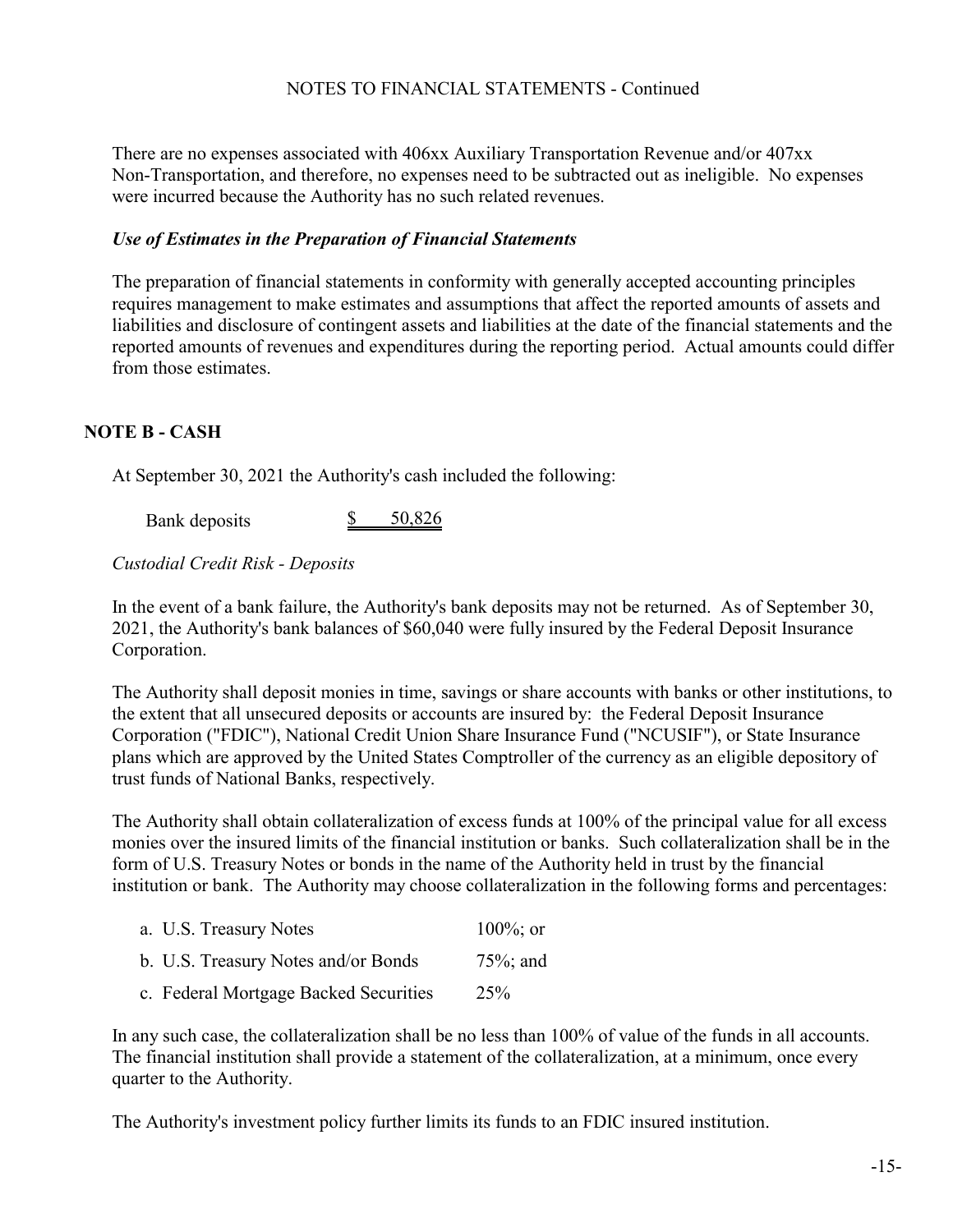#### **NOTE C - DUE FROM FEDERAL AND STATE**

At September 30, 2021, the Authority's due from (to) state and federal receivables are comprised of the following:

|                                               |         | Due from |              | Due from  |     |           |
|-----------------------------------------------|---------|----------|--------------|-----------|-----|-----------|
| Grant (Federal share/state share/local share) | Federal |          | <b>State</b> |           |     | Total     |
|                                               |         |          |              |           |     |           |
| Capital grant 2017-0018/P9 (80/20/0)          | \$      | 33,688   | <sup>S</sup> | 8,422     | - S | 42,110    |
| Capital grant 2017-0018/P12 (80/20/0)         |         | 27,761   |              | 6,940     |     | 34,701    |
| CARES Act 2017-0018/P14 (100/0/0)             |         | 18,248   |              |           |     | 18,248    |
| 2021 Operating assistance $(0/100/0)$         |         |          |              | (10, 404) |     | (10, 404) |
| 2020 Operating assistance $(0/100/0)$         |         |          |              | (12,508)  |     | (12,508)  |
| Capital grant 2017-0018/P8 (0/90/10)          |         |          |              | 6,044     |     | 6,044     |
| Capital grant 2017-0018/P6 (0/90/10)          |         |          |              | 21,980    |     | 21,980    |
|                                               |         |          |              |           |     |           |
| Total due from                                |         | 79.697   |              | 20,474    |     | 100,171   |

#### **NOTE D - CAPITAL ASSETS**

Capital assets consisted of the following:

|                               | Beginning<br>Balance | Additions   | Disposals        | Ending<br>Balance         |
|-------------------------------|----------------------|-------------|------------------|---------------------------|
| Ferry and ferry improvements  | 6,525,050            | 42,110<br>S | (662, 383)<br>\$ | 5,904,777<br><sup>S</sup> |
| Dock                          | 1,235,968            |             |                  | 1,235,968                 |
| Building and improvements     | 592,968              |             |                  | 592,968                   |
| Miscellaneous capital outlays | 461,724              |             | (461, 724)       |                           |
| Vehicles                      | 285,153              |             | (18,500)         | 266,653                   |
| Machinery and equipment       | 362,730              |             | (164, 929)       | 197,801                   |
| Fence                         | 215,846              |             |                  | 215,846                   |
| Other equipment               | 137,414              |             | (72, 475)        | 64,939                    |
| Total depreciable assets      | 9,816,853            | 42,110      | (1,380,011)      | 8,478,952                 |
| Accumulated depreciation      | (6,417,964)          | (426, 148)  | 1,380,011        | (5,464,101)               |
| New ferry design              | 236,920              |             |                  | 236,920                   |
| Total capital assets, net     | 3,635,809            | (384, 038)  |                  | 3,251,771                 |

Total depreciation expense for the year ended September 30, 2021 was \$426,148.

The new ferry design plans are classified as construction in progress and will be depreciated upon completion of the project.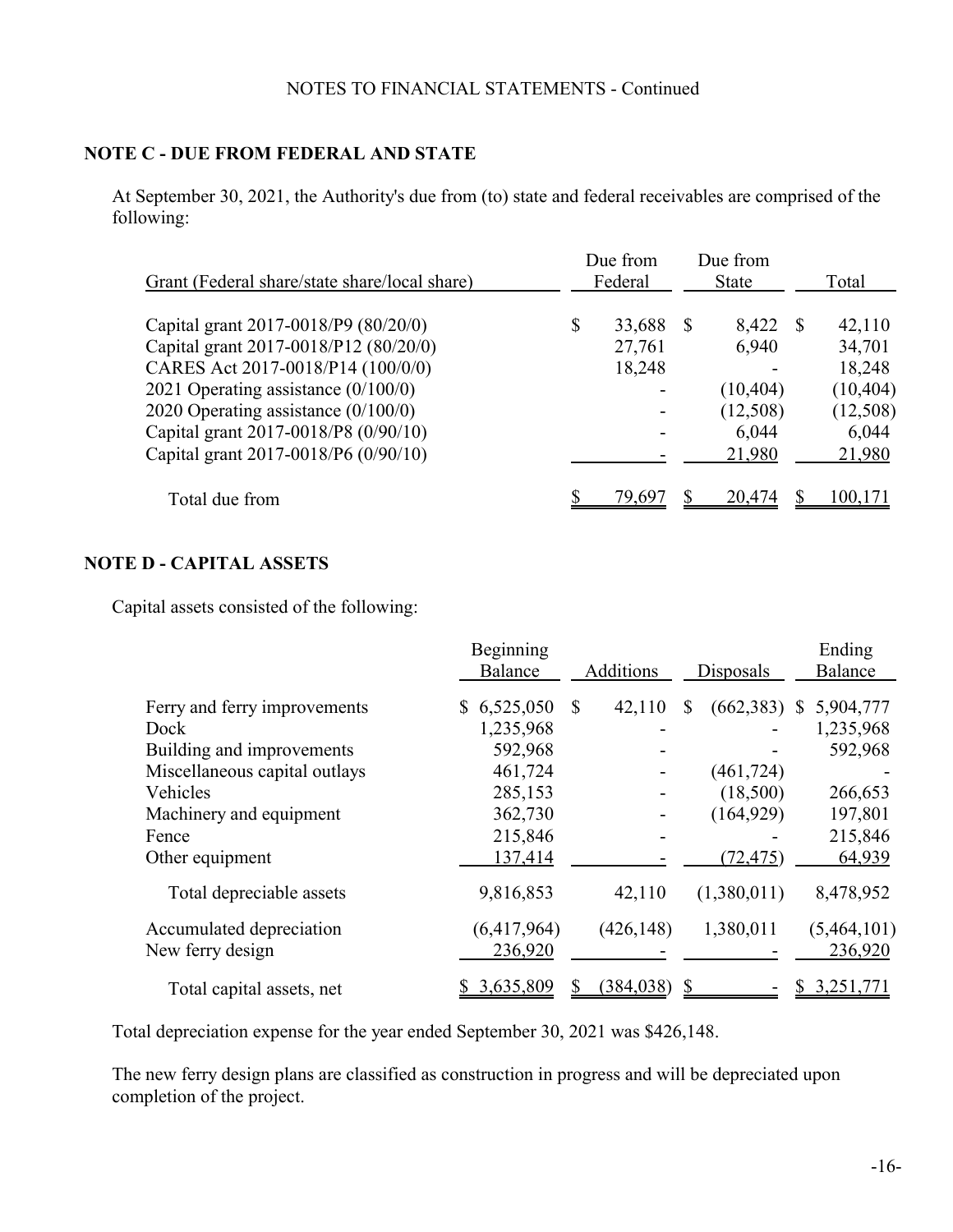#### **NOTE E - RISK MANAGEMENT**

The Authority is exposed to various risks of loss related to property loss, torts, errors and omissions, and employee injuries (workers' compensation). The Authority has purchased commercial insurance for these types of claims. Settled claims relating to commercial insurance have not exceeded the amount of insurance coverage in any of the past three years.

The Beaver Island Boat Company ("BIBCo"), which contracts to operate the ferry vessel, provides workers' compensation insurance coverage for personnel used in the operation of the ferry vessel and maritime insurance coverage for personnel used by BIBCo in the operation of the ferry vessel.

BIBCo is responsible for insuring the vessel provided by the Authority under the terms of this agreement and provides for protection and indemnity insurance coverage, excess liability coverage and a portion of hull and machinery coverage. Said coverage is paid for and provided by BIBCo with the Authority named as second insured.

#### **NOTE F - RETIREMENT BENEFITS**

The retirement benefit offered by the Authority is a Simple IRA. The entire amount of \$1,882 was expensed on the books and reported in 50200 Fringe Benefits. The entire sum of \$1,882 was paid during the year ended September 30, 2021, and therefore, no retirement expense is subtracted out under 58010 Ineligible Fringe Benefits. The Authority did not incur, nor pay, any 50240 DC OPEB or 50250 DB OPEB.

#### **NOTE G - MANAGEMENT AND OPERATING AGREEMENT**

The Authority agreed to a management services agreement with the Beaver Island Boat Company ("BIBCo") dated May 29, 2003. The term of this agreement is thirty years, back-dated to commence December 21, 1993.

Under this agreement, BIBCo utilizes ferry and dock assets of the Authority, as detailed in Note E, to operate the ferry service in exchange for the right to retain a portion of the revenues collected from the operation of the vessel. The management agreement was amended in 2021 reducing BIBCo's local operational match from 50% to 26% for eligible expenses during the year ended September 30, 2021. The 24% reduction reflects supplemental funds provided by the CARES Act.

At September 30, 2021, receivables from BIBCo were \$10,355.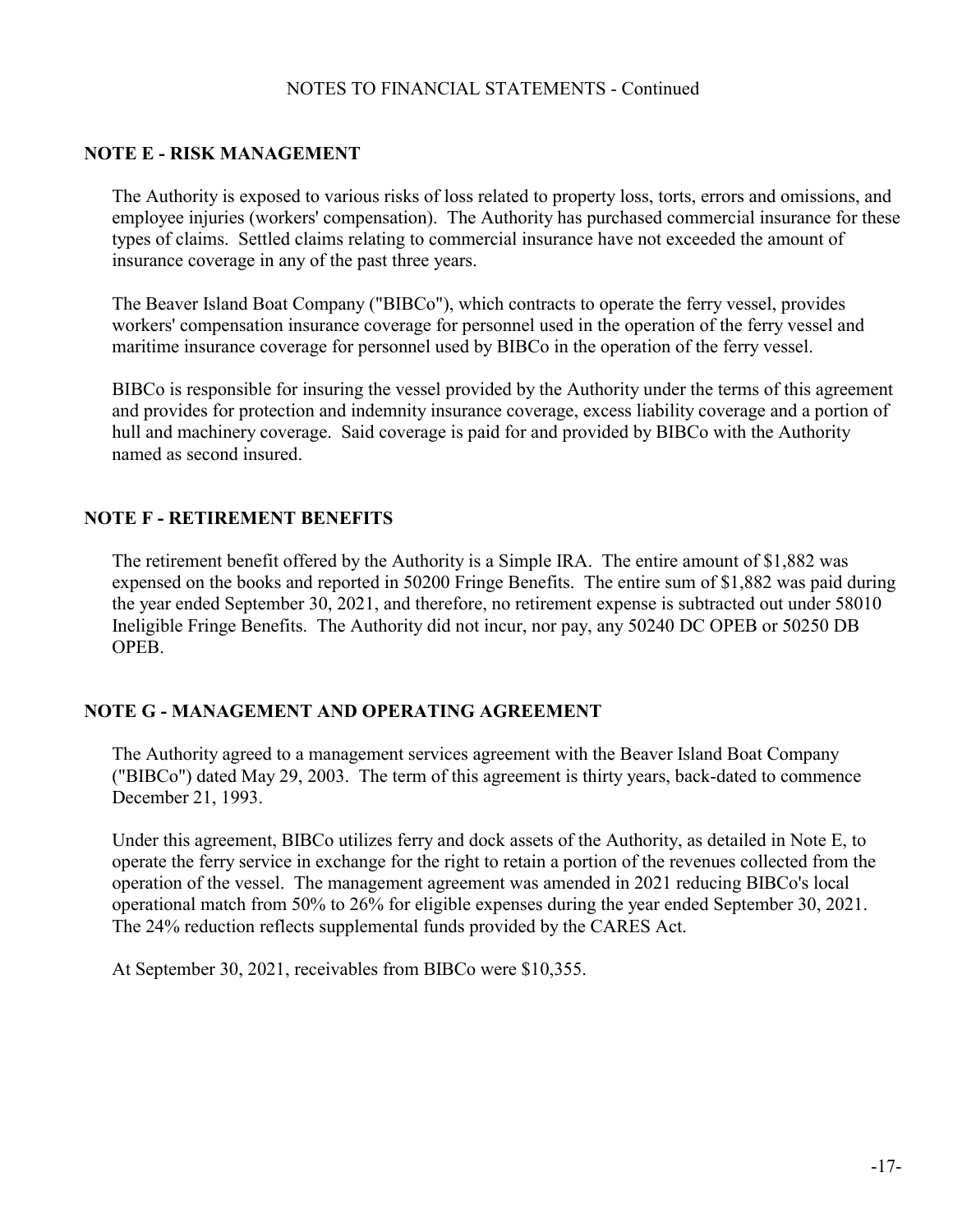### **NOTE H - COMMITMENTS AND CONTINGENCIES**

#### *State's Acceptance of OAR Report*

Amounts received or receivable under grant programs are subject to audit and adjustment by the grantor agencies, principally the State government. Any disallowed claims, including amounts already collected, may constitute a liability of the Authority. The amount, if any, of expenditures which may be disallowed by the grantor cannot be determined at this time although the Authority expects such amount, if any, to be immaterial.

### **NOTE I - RISKS AND UNCERTANTIES**

#### *COVID-19*

On March 10, 2020, the World Health Organization declared the coronavirus outbreak (COVID-19) a pandemic. Throughout the pandemic, the federal government has provided the Authority with supplemental funds for increased operational costs to comply with health and safety protocols. Changes to funding and operations are expected to continue into the next fiscal year.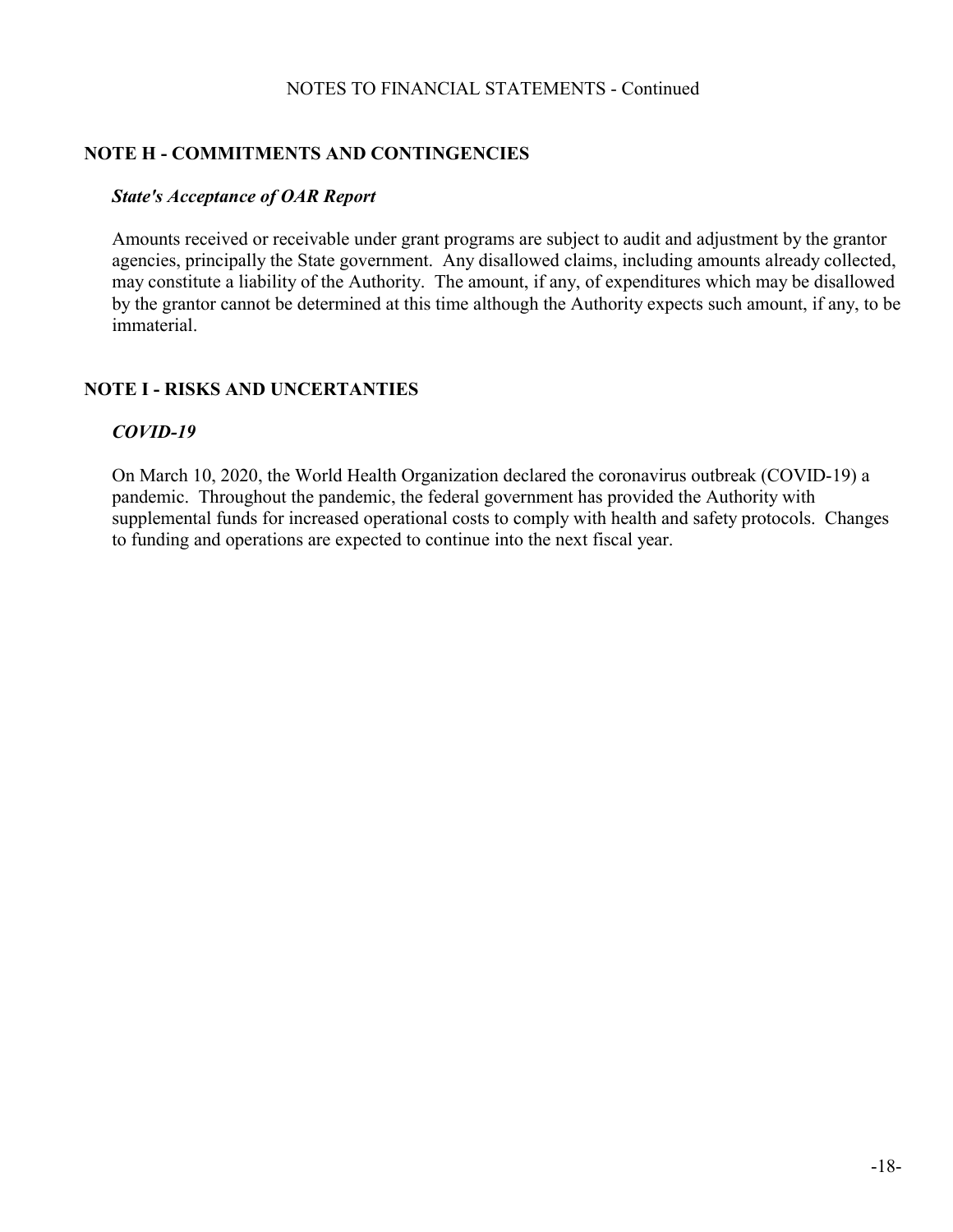# **NOTE J - STATEMENT OF CASH FLOWS**

Reconciliation of operating loss to net cash used by operating activities as of September 30, 2021:

| Operating loss                                         | \$(1,100,471) |
|--------------------------------------------------------|---------------|
| Add: Depreciation expense not requiring outlay of cash | 426,148       |
| Change in accounts payable                             | 62,799        |
| Change in due to State                                 | (36, 451)     |
| Net cash used by operating activities                  | (647,975)     |

This space left blank intentionally.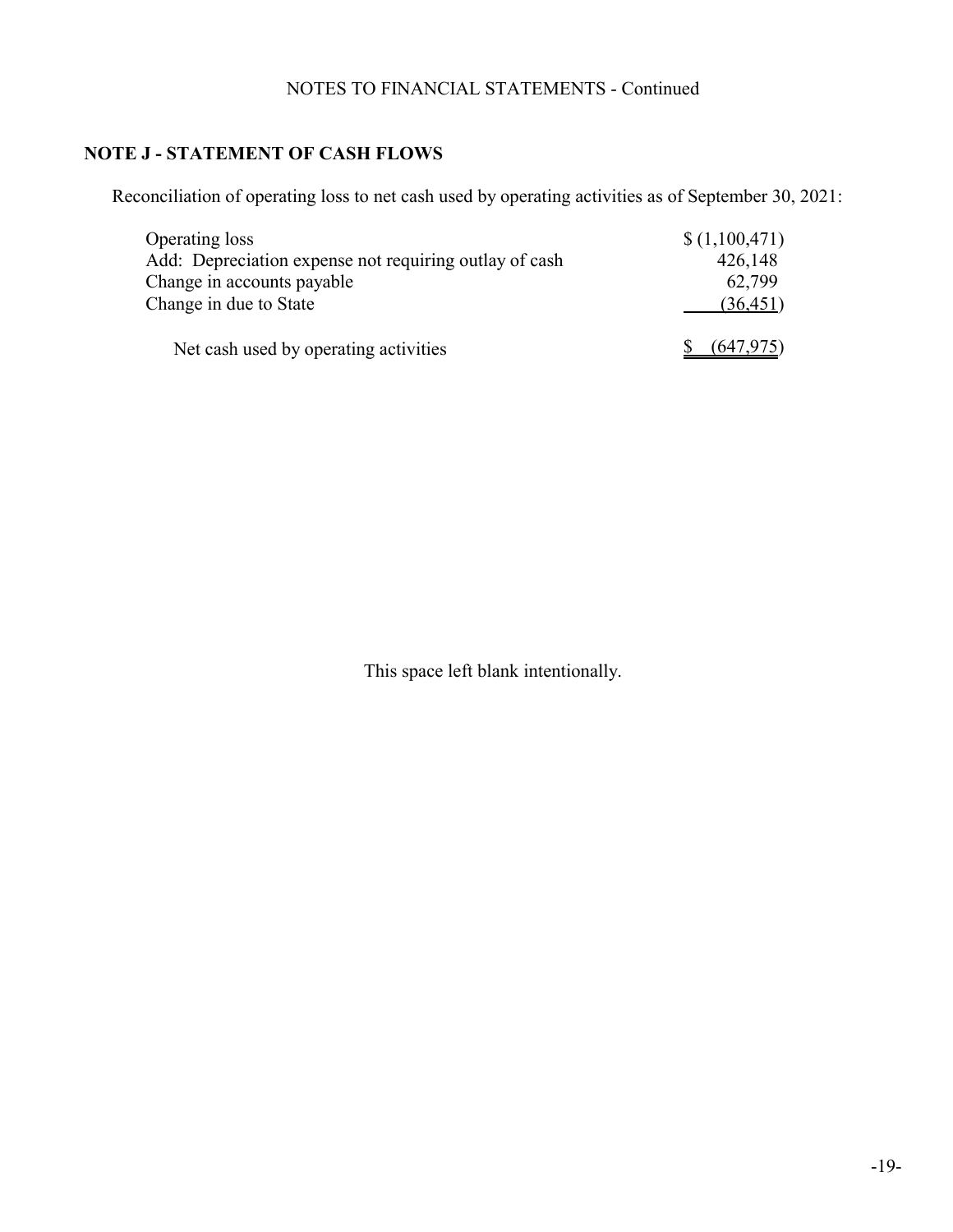# **SUPPLEMENTAL INFORMATION REQUIRED BY MICHIGAN DEPARTMENT OF TRANSPORTATION**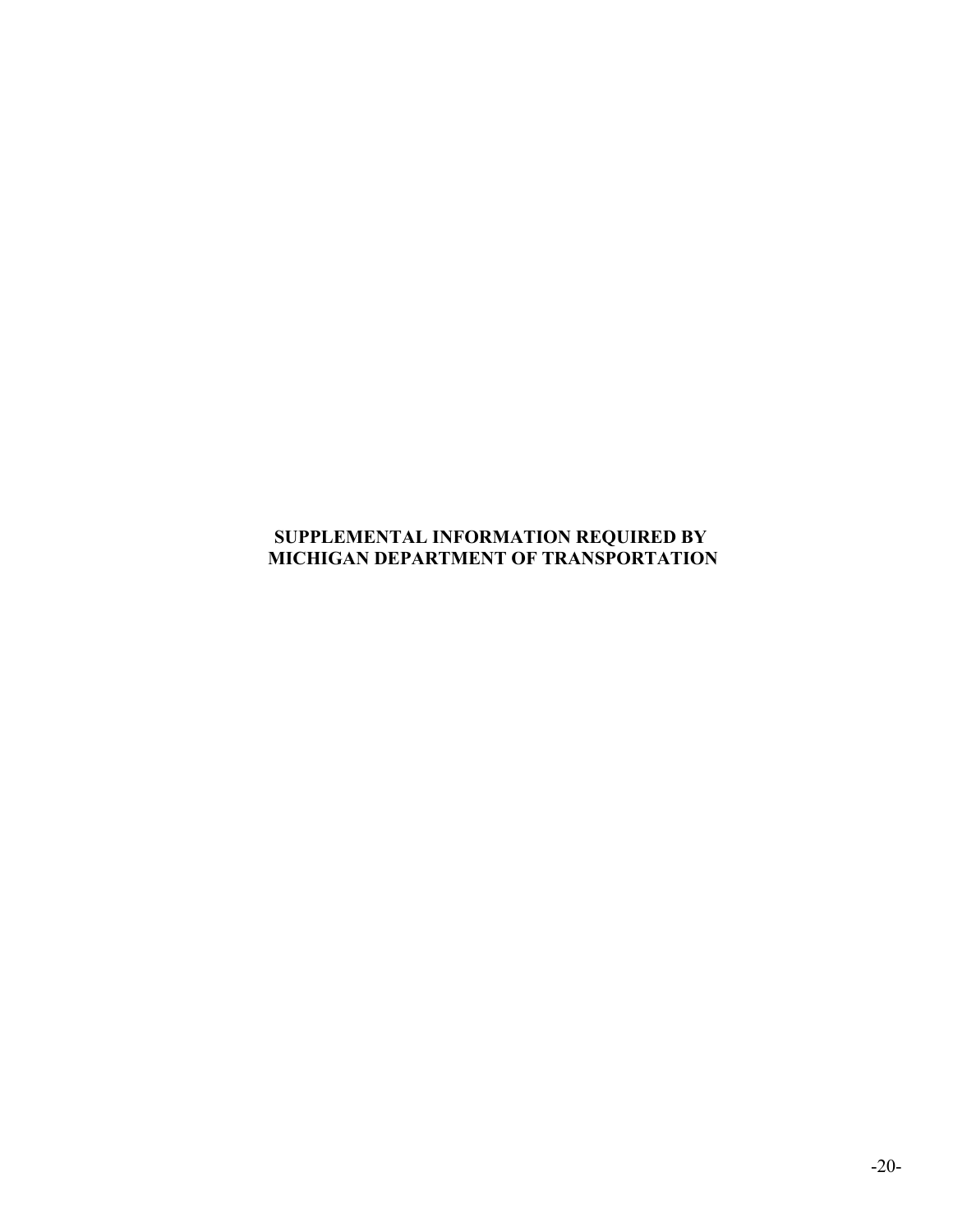# SCHEDULE OF EXPENDITURES OF FEDERAL AND STATE AWARDS

| Federal and State Grantor<br>Pass Through Grantor                                                                                                                                                                                                        | Federal<br>Assistance | Grant No./<br>Authorization    | Program<br>or Award           | Beginning<br>of Year<br>Receivable |                 | <b>Current Year Expenditures</b> |                 | Current<br>Year<br>Receipts      | End<br>of Year<br>Receivable |
|----------------------------------------------------------------------------------------------------------------------------------------------------------------------------------------------------------------------------------------------------------|-----------------------|--------------------------------|-------------------------------|------------------------------------|-----------------|----------------------------------|-----------------|----------------------------------|------------------------------|
| Program Title                                                                                                                                                                                                                                            | Listing               | Number                         | Amount                        | (Deferral)                         | Total           | Federal                          | State           | (Payments)                       | (Deferral)                   |
| United States Department of Transportation<br>Passed through Michigan Department of Transportation<br>Highway Planning and Construction Cluster<br>Highway Planning and Construction (Federal-Aid Highway Program)<br>Section 70 Ferry Boat Construction |                       |                                |                               |                                    |                 |                                  |                 |                                  |                              |
| (80/20/0)                                                                                                                                                                                                                                                | 20.205                | 2017-0018/P9                   | 114,100<br>S.                 | <sup>S</sup>                       | 49,763          | 39,810                           | 9,953           | 7,653                            | 42,110                       |
| Metropolitan Transportation Planning and State and<br>Non-Metropolitan Planning and Research<br>Section 5304 Capital (80/20/0)                                                                                                                           | 20.505                | 2017-0018/P12                  | 85,000                        |                                    | 63,508          | 50,806                           | 12,702          | 28,807                           | 34,701                       |
| Formula Grants for Rural Areas<br>Section 5311 CARES Act (100/0/0)<br>Section 5311 CARES Act (100/0/0)                                                                                                                                                   | 20.509<br>20.509      | 2017-0018/P14<br>2017-0018/P11 | 125,582<br>125,582            | 98,088                             | 125,582         | 125,582                          |                 | 107,334<br>98,088                | 18,248                       |
| Total Formula Grants for Rural Areas                                                                                                                                                                                                                     |                       |                                | 251,164                       | 98,088                             | 125,582         | 125,582                          |                 | 205,422                          | 18,248                       |
| Total United States Department of Transportation                                                                                                                                                                                                         |                       |                                | 450,264                       | 98,088                             | 238,853         | 216,198                          | 22,655          | 241,882                          | 95,059                       |
| Michigan Department of Transportation<br>Act 51 Operating Assistance (0/100/0)<br>Act 51 Operating Assistance (0/100/0)<br>Act 51 Operating Assistance (0/100/0)                                                                                         | n/a<br>n/a<br>n/a     | 2021<br>2020<br>2019           | 270,330<br>269,485<br>335,000 | (25,024)<br>(11, 427)              | 259,926         |                                  | 259,926         | 270,330<br>(12,516)<br>(11, 427) | (10, 404)<br>(12,508)        |
| Total Act 51 Operating Assistance                                                                                                                                                                                                                        |                       |                                | 874,815                       | (36, 451)                          | 259,926         |                                  | 259,926         | 246,387                          | (22, 912)                    |
| FY20 Marine Capital (0/90/10)<br>FY19 Marine Capital (0/90/10)                                                                                                                                                                                           | n/a<br>n/a            | 2017-0018/P8<br>2017-0018/P6   | 400,000<br>200,000            |                                    | 6,044<br>33,952 |                                  | 6,044<br>33,952 | 11,972                           | 6,044<br>21,980              |
| Total Marine Capital                                                                                                                                                                                                                                     |                       |                                | 600,000                       |                                    | 39,996          |                                  | 39,996          | 11,972                           | 28,024                       |
| Total Federal and State financial assistance                                                                                                                                                                                                             |                       |                                | \$1,925,079                   | 61,637                             | 538,775<br>\$.  | 216,198<br>\$                    | \$322,577       | \$500,241                        | 100,171<br>\$                |

# Year ended September 30, 2021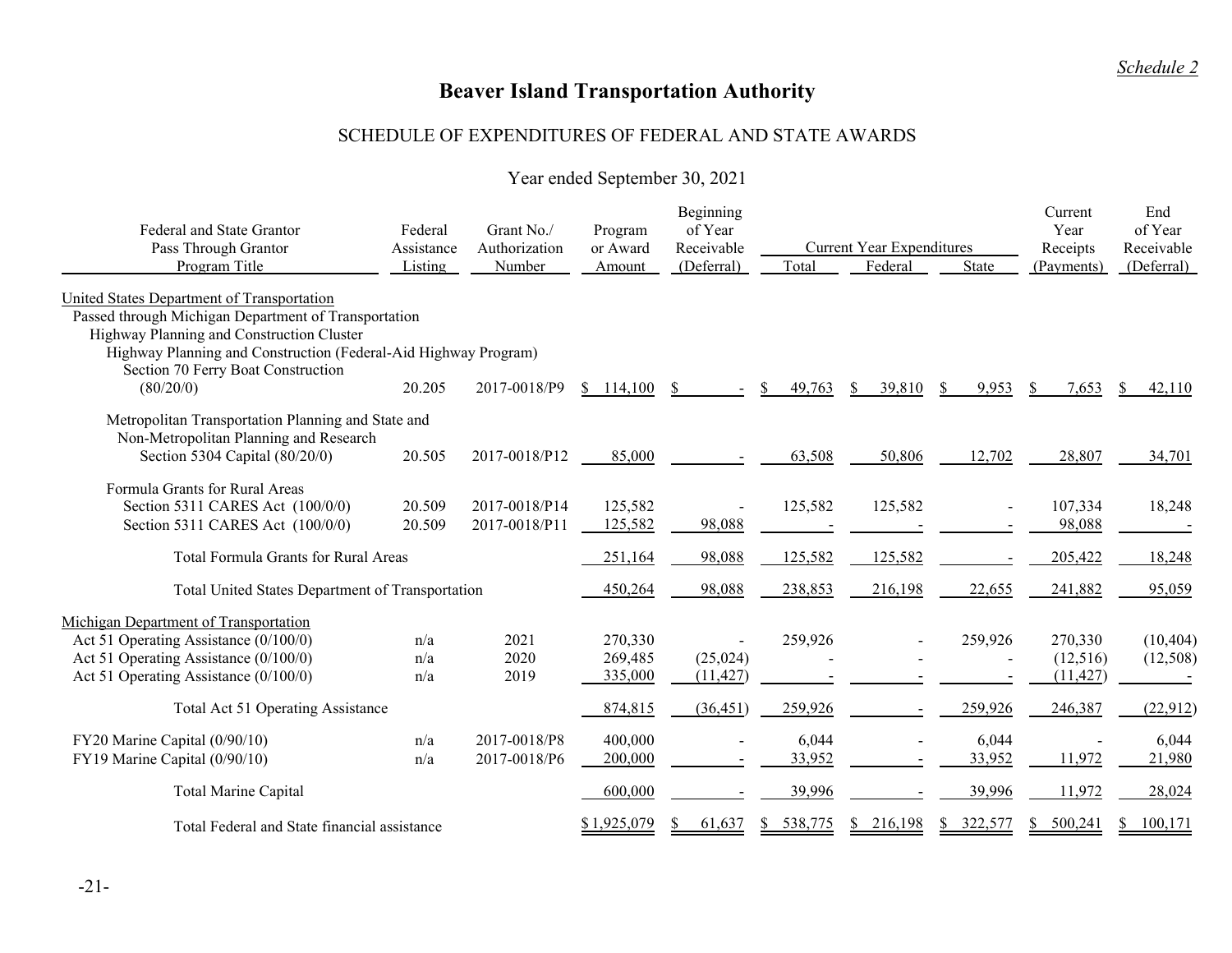## NONURBAN FERRY SERVICE REVENUE REPORT

| Code                   | <b>Description</b>                                               |                                       |
|------------------------|------------------------------------------------------------------|---------------------------------------|
| 409:<br>40910          | <b>Local revenue</b><br>Non-operating local assistance           | $\mathbb{S}$<br>134,344               |
| 411:<br>41101          | <b>State formula and contracts</b><br>State operating assistance | 259,926                               |
| 413:<br>41361          | <b>CARES Act</b><br><b>CARES</b> Act                             | 125,582                               |
| 414:<br>41400<br>41500 | Other revenue<br>Interest income<br>Miscellaneous income         | 69<br>4,571                           |
|                        |                                                                  | 524,492<br><b>Total revenues</b><br>ъ |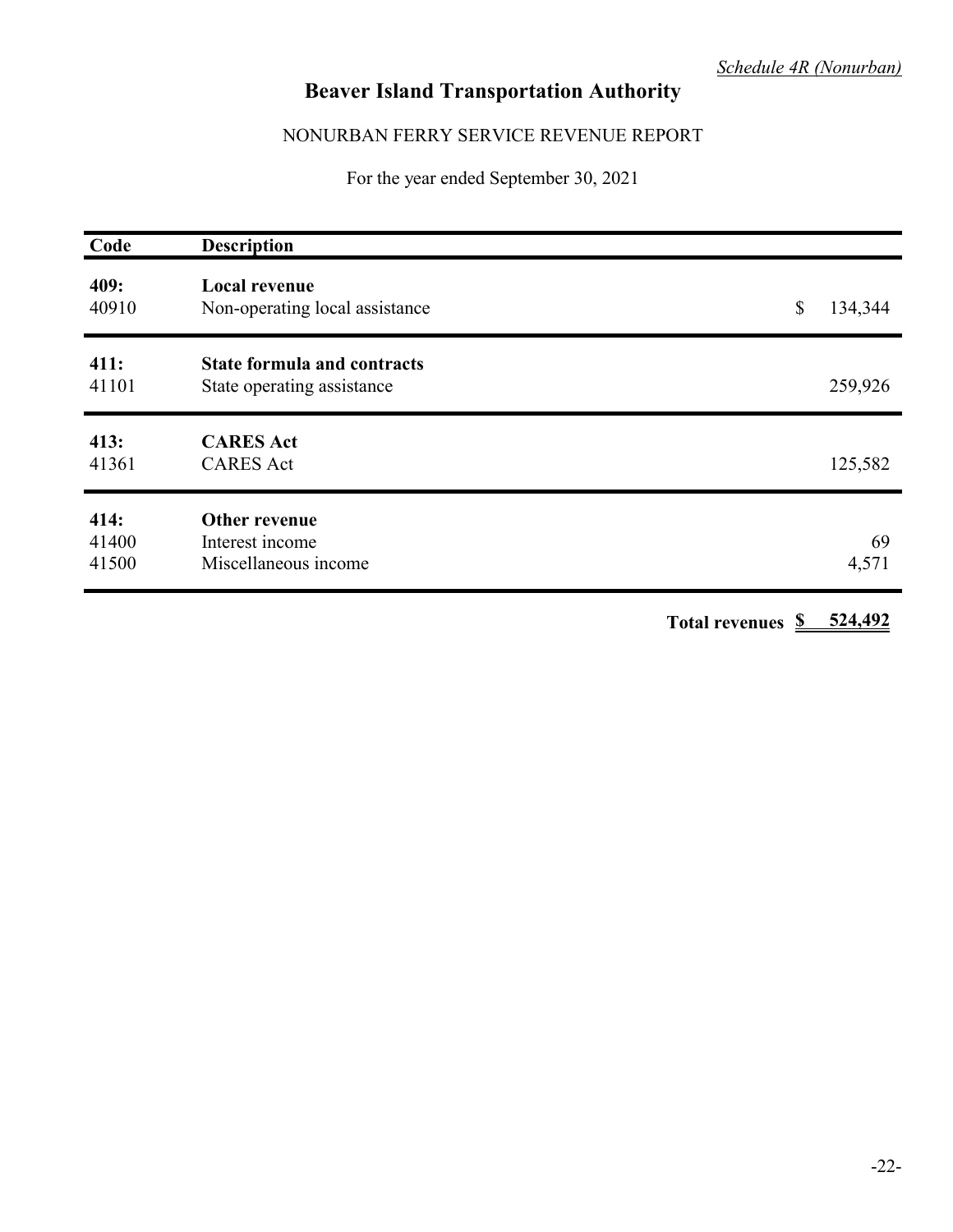# NONURBAN FERRY SERVICE EXPENSE REPORT

| Code                            | <b>Description</b>                                                                                                                                                                    | <b>Operations</b>  | Maintenance                                 | General<br>Admin.                   | <b>Total</b>                |
|---------------------------------|---------------------------------------------------------------------------------------------------------------------------------------------------------------------------------------|--------------------|---------------------------------------------|-------------------------------------|-----------------------------|
| 501:<br>50101                   | Labor<br>Salaries and wages                                                                                                                                                           | \$<br>Ξ.           | $\boldsymbol{\mathsf{S}}$<br>$\blacksquare$ | 62,722<br>$\boldsymbol{\mathsf{S}}$ | $\mathcal{S}$<br>62,722     |
| 502:<br>50200                   | <b>Fringe benefits</b><br>Fringe benefits                                                                                                                                             |                    |                                             | 17,254                              | 17,254                      |
| 503:<br>50302<br>50305<br>50399 | <b>Services</b><br>Advertising<br>Audit<br>Other services<br>(Bldg repairs, snow plowing/cleaning, freight, consulting, legal, bank charges, vehicle title)                           |                    | 1,933                                       | 874<br>6,900<br>65,195              | 874<br>6,900<br>67,128      |
| 504:<br>50401<br>50404<br>50499 | <b>Materials and supplies</b><br>Fuel and lubricants<br>Major purchases<br>(Vessel maintenance and repairs/small tools)<br>Other materials and supplies<br>(Office supplies, postage) | 318,594<br>107,554 | 8,692                                       | 3,679                               | 318,594<br>116,246<br>3,679 |
| 505:<br>50500                   | <b>Utilities</b><br>Utilities                                                                                                                                                         |                    |                                             | 29,017                              | 29,017                      |
| 506:<br>50603<br>50699          | <b>Insurance</b><br>Liability insurance<br>Other insurance                                                                                                                            | 36,211             |                                             | 14,603                              | 14,603<br>36,211            |
| 509:<br>50902<br>50903<br>50999 | <b>Miscellaneous expenses</b><br>Travel, meetings and training<br>Subscriptions<br>Other miscellaneous                                                                                |                    |                                             | 633<br>187<br>1                     | 633<br>187<br>1             |
| 512:<br>51200                   | <b>Operating leases and rentals</b><br>Operating leases and rentals<br>(Copy machine)                                                                                                 |                    |                                             | 274                                 | 274                         |
| 513:<br>51300                   | Depreciation<br>Depreciation                                                                                                                                                          | 426,148            |                                             |                                     | 426,148                     |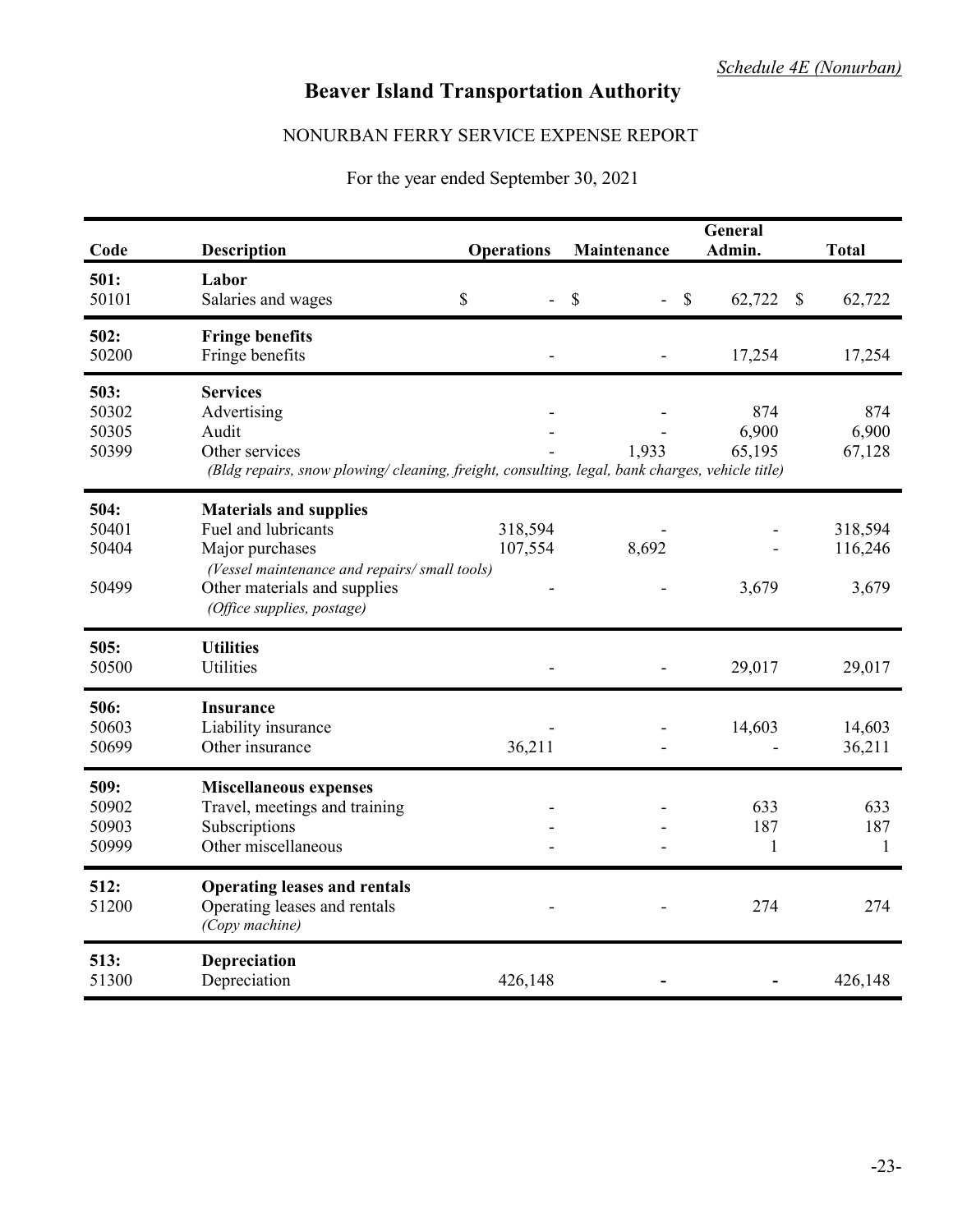# NONURBAN FERRY SERVICE EXPENSE REPORT - Continued

| For the year ended September 30, 2021 |
|---------------------------------------|
|---------------------------------------|

|                        | <b>Description</b>                                                                     | <b>Operations</b>                   | Maintenance | Admin. | <b>Total</b> |
|------------------------|----------------------------------------------------------------------------------------|-------------------------------------|-------------|--------|--------------|
| 550:<br>55007<br>55008 | Ineligible expenses<br>Ineligible depreciation<br>Other ineligible expenses            | 426,148<br>$\overline{\phantom{a}}$ |             |        | 426,148      |
| <b>576:</b><br>57604   | Ineligible expenses<br>Other ineligible operating expenses<br>paid by capital contract | 145,779                             | 8,692       |        | 154,471      |

**Total expenses \$ 1,100,471**

**Total ineligible expenses 580,620**

**Total eligible expenses \$ 519,851**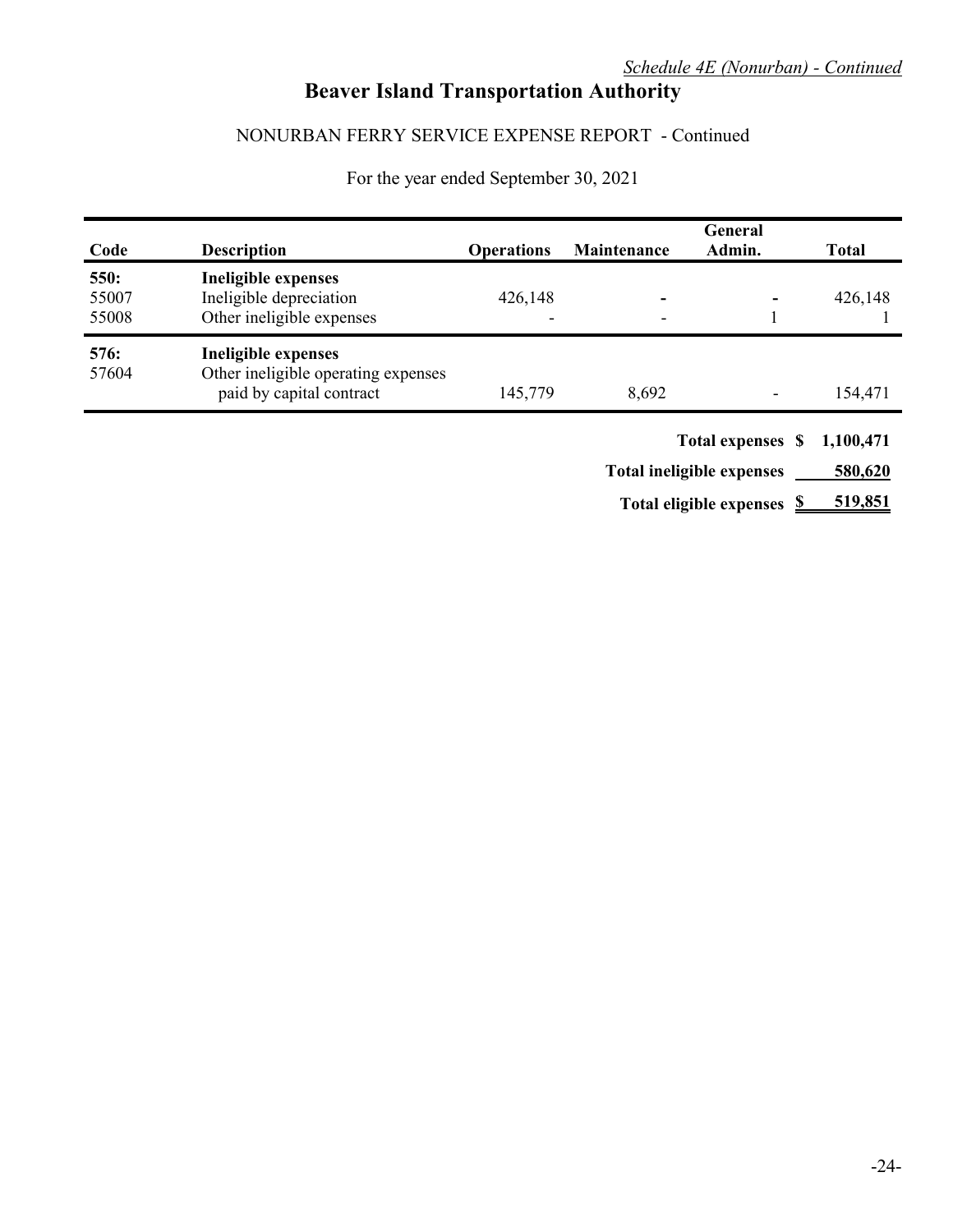*Schedule 5*

# **Beaver Island Transportation Authority**

# OPERATING ASSISTANCE CALCULATION

|                              | <b>State</b> |
|------------------------------|--------------|
|                              | Operating    |
|                              | Assistance   |
| Expenses                     |              |
| Labor                        | \$<br>62,722 |
| Fringe benefits              | 17,254       |
| Services                     | 74,902       |
| Materials and supplies       | 438,519      |
| <b>Utilities</b>             | 29,017       |
| Casualty and liability costs | 50,814       |
| Miscellaneous                | 821          |
| Leases and rentals           | 274          |
| Depreciation                 | 426,148      |
| Total expenses               | 1,100,471    |
| Less ineligible expenses     |              |
| Depreciation                 | 426,148      |
| Capital grant expenses       |              |
| MEDC grant                   | 38,869       |
| Grant #2017-0018/P12         | 63,508       |
| Grant #2017-0018/P9          | 7,654        |
| Grant #2017-0018/P8          | 6,716        |
| Grant #2017-0018/P6          | 37,724       |
| Other ineligible expenses    |              |
| Total ineligible expenses    | 580,620      |
| Net eligible expenses        | 519,851      |
| Maximum reimbursement (50%)  | 259,926      |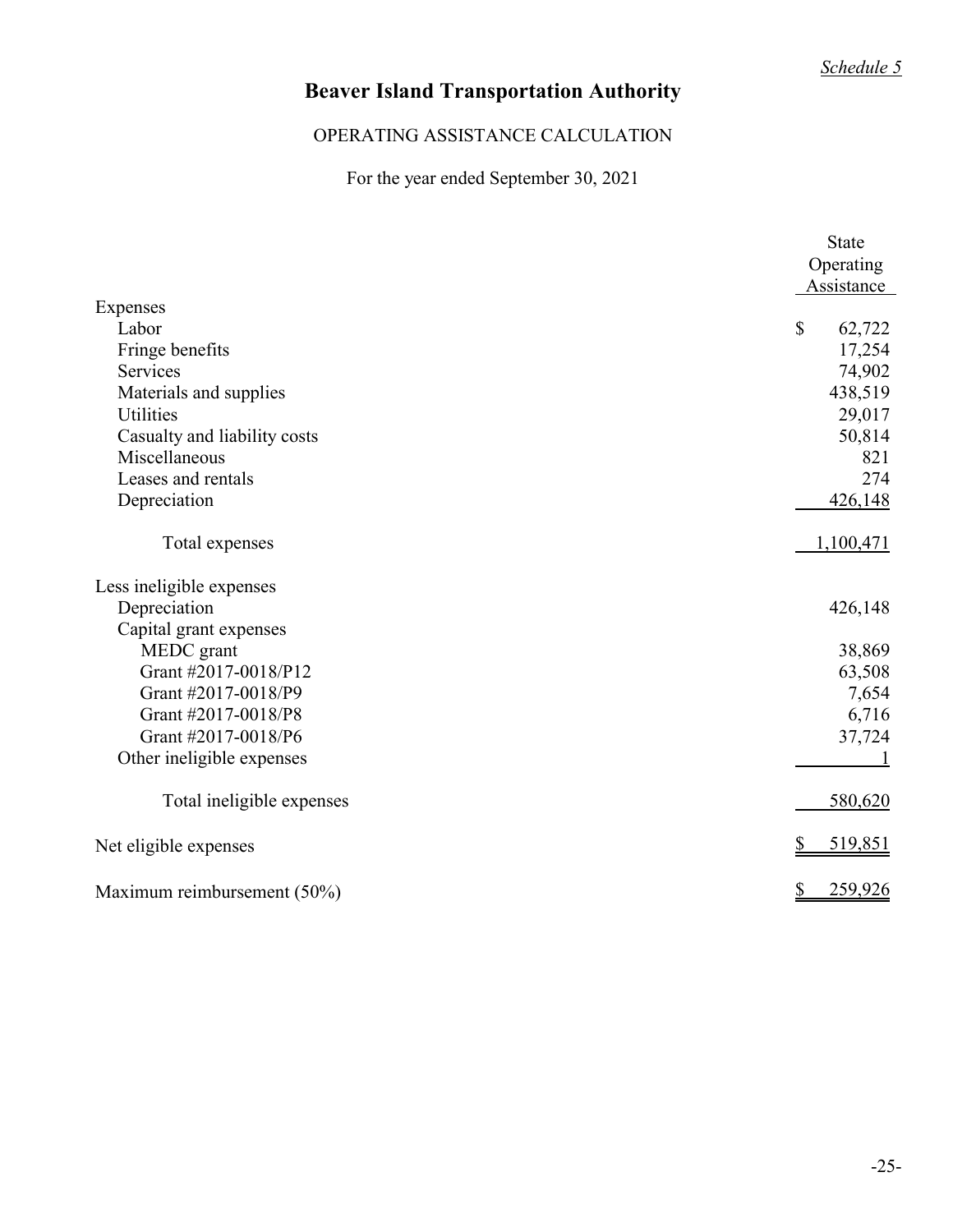# SCHEDULE OF OPERATING EXPENSES

|                                         | Operations           | Maintenance          | General and<br>Administrative | Total                  |
|-----------------------------------------|----------------------|----------------------|-------------------------------|------------------------|
| Labor:                                  |                      |                      |                               |                        |
| Operating salaries and wages            | \$<br>$\blacksquare$ | \$<br>$\overline{a}$ | \$<br>62,722                  | $\mathbb{S}$<br>62,722 |
| Fringe benefits:                        |                      |                      |                               |                        |
| Other fringe benefits                   |                      |                      | 17,254                        | 17,254                 |
| Services:                               |                      |                      |                               |                        |
| Advertising                             |                      |                      | 874                           | 874                    |
| Audit                                   |                      |                      | 6,900                         | 6,900                  |
| Other services                          |                      | 1,933                | 65,195                        | 67,128                 |
| Material and supplies:                  |                      |                      |                               |                        |
| Fuel and lubricants                     | 318,594              |                      |                               | 318,594                |
| Major purchases                         | 107,554              | 8,692                |                               | 116,246                |
| Other materials and supplies            |                      |                      | 3,679                         | 3,679                  |
| Utilities:                              |                      |                      |                               |                        |
| Utilities                               |                      |                      | 24,873                        | 24,873                 |
| Telephone                               |                      |                      | 4,144                         | 4,144                  |
| Casualty and liability cost:            |                      |                      |                               |                        |
| Liability and property damage insurance |                      |                      | 14,603                        | 14,603                 |
| Insurance - hull                        | 36,211               |                      |                               | 36,211                 |
| Miscellaneous expenses:                 |                      |                      |                               |                        |
| Travel                                  |                      |                      | 633                           | 633                    |
| Subscriptions                           |                      |                      | 187                           | 187                    |
| Other miscellaneous                     |                      |                      | 1                             | 1                      |
| Leases and rentals                      |                      |                      | 274                           | 274                    |
| Depreciation                            | 426,148              |                      |                               | 426,148                |
| Total operating expenses                | 888,507              | 10,625               | 201,339<br>\$                 | 1,100,471              |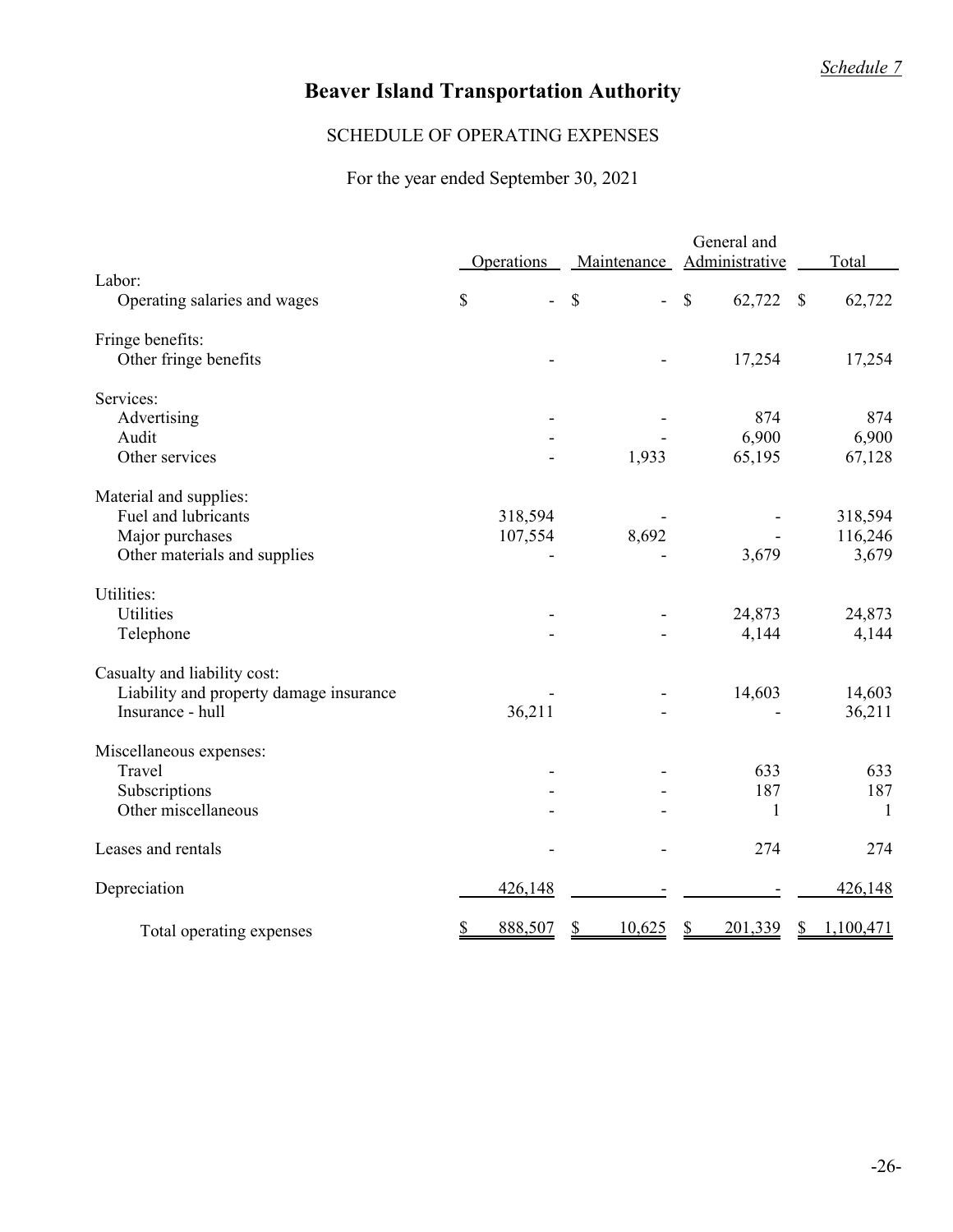*Schedule 8*

# **Beaver Island Transportation Authority**

# NON-OPERATING REVENUES

| State of Michigan operating grants<br>State Operating Assistance - Act 51 | 259,926 |
|---------------------------------------------------------------------------|---------|
|                                                                           |         |
| Federal operating assistance revenue                                      |         |
| CARES Act grant #2017-0018/P14 (100/0/0)                                  | 125,582 |
| Other non-operating income                                                |         |
| Local assistance                                                          | 134,344 |
| Interest                                                                  | 69      |
| Miscellaneous                                                             | 4,571   |
| Total other non-operating income                                          | 138,984 |
| Total non-operating revenues                                              | 524,492 |